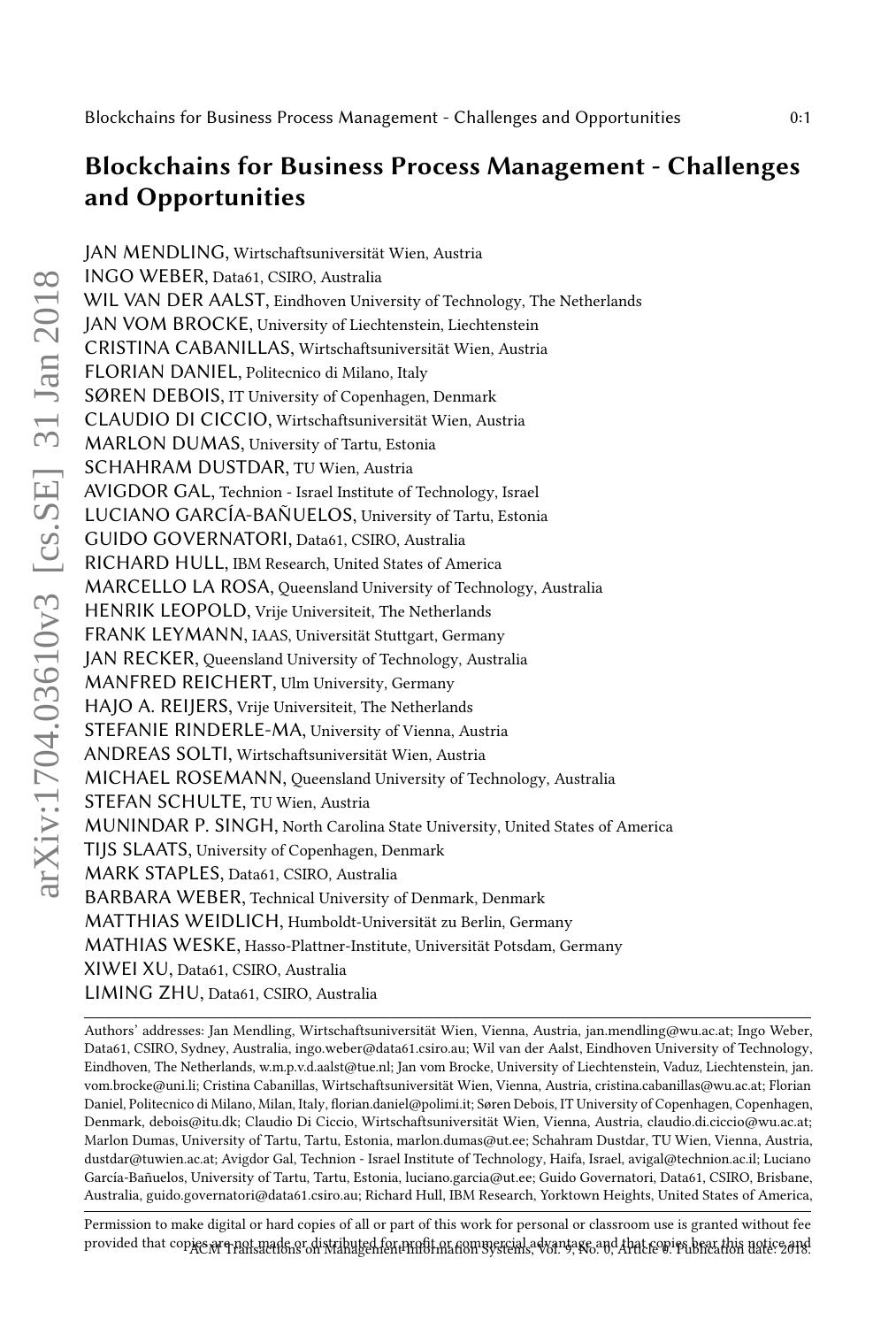Blockchain technology offers a sizable promise to rethink the way inter-organizational business processes are managed because of its potential to realize execution without a central party serving as a single point of trust (and failure). To stimulate research on this promise and the limits thereof, in this paper we outline the challenges and opportunities of blockchain for Business Process Management (BPM). We first reflect how blockchains could be used in the context of the established BPM lifecycle and second how they might become relevant beyond. We conclude our discourse with a summary of seven research directions for investigating the application of blockchain technology in the context of BPM.

CCS Concepts: • Information systems → Enterprise information systems; Middleware business process managers; • Applied computing  $\rightarrow$  Business process management; • Software and its engineering  $\rightarrow$ Software development process management;  $\cdot$  Computing methodologies  $\rightarrow$  Modeling and simulation;

Additional Key Words and Phrases: Blockchain, Business Process Management, Research Challenges

#### ACM Reference Format:

Jan Mendling, Ingo Weber, Wil van der Aalst, Jan vom Brocke, Cristina Cabanillas, Florian Daniel, Søren Debois, Claudio Di Ciccio, Marlon Dumas, Schahram Dustdar, Avigdor Gal, Luciano García-Bañuelos, Guido Governatori, Richard Hull, Marcello La Rosa, Henrik Leopold, Frank Leymann, Jan Recker, Manfred Reichert, Hajo A. Reijers, Stefanie Rinderle-Ma, Andreas Solti, Michael Rosemann, Stefan Schulte, Munindar P. Singh, Tijs Slaats, Mark Staples, Barbara Weber, Matthias Weidlich, Mathias Weske, Xiwei Xu, and Liming Zhu. 2018. Blockchains for Business Process Management - Challenges and Opportunities. ACM Trans. Manag. Inform. Syst. 9, 0, Article 0 ( 2018), [16](#page-15-0) pages. <https://doi.org/0000001.0000001>

#### 1 INTRODUCTION

Business process management (BPM) is concerned with the design, execution, monitoring, and improvement of business processes. Systems that support the enactment and execution of processes have extensively been used by companies to streamline and automate intra-organizational processes. Yet, for inter-organizational processes, challenges of joint design and a lack of mutual trust have hampered a broader uptake.

Emerging blockchain technology has the potential to drastically change the environment in which inter-organizational processes are able to operate. Blockchains offer a way to execute processes in a trustworthy manner even in a network without any mutual trust between nodes. Key aspects are specific algorithms that lead to consensus among the nodes and market mechanisms that motivate

hull@us.ibm.com; Marcello La Rosa, Queensland University of Technology, Brisbane, Australia, m.larosa@qut.edu.au; Henrik Leopold, Vrije Universiteit, Amsterdam, The Netherlands, h.leopold@vu.nl; Frank Leymann, IAAS, Universität Stuttgart, Stuttgart, Germany, frank.leymann@iaas.uni-stuttgart.de; Jan Recker, Queensland University of Technology, Brisbane, Australia, j.recker@qut.edu.au; Manfred Reichert, Ulm University, Ulm, Germany, manfred.reichert@uni-ulm.de; Hajo A. Reijers, Vrije Universiteit, Amsterdam, The Netherlands, h.a.reijers@vu.nl; Stefanie Rinderle-Ma, University of Vienna, Vienna, Austria, stefanie.rinderle-ma@univie.ac.at; Andreas Solti, Wirtschaftsuniversität Wien, Vienna, Austria, andreas.rogge-solti@wu.ac.at; Michael Rosemann, Queensland University of Technology, Brisbane, Australia, m.rosemann@ qut.edu.au; Stefan Schulte, TU Wien, Vienna, Austria, stefan.schulte@tuwien.ac.at; Munindar P. Singh, North Carolina State University, Raleigh, United States of America, mpsingh@ncsu.edu; Tijs Slaats, University of Copenhagen, Copenhagen, Denmark, slaats@di.ku.dk; Mark Staples, Data61, CSIRO, Sydney, Australia, mark.staples@data61.csiro.au; Barbara Weber, Technical University of Denmark, Lyngby, Denmark, bweb@dtu.dk; Matthias Weidlich, Humboldt-Universität zu Berlin, Berlin, Germany, matthias.weidlich@hu-berlin.de; Mathias Weske, Hasso-Plattner-Institute, Universität Potsdam, Potsdam, Germany, mathias.weske@hpi.de; Xiwei Xu, Data61, CSIRO, Sydney, Australia, xiwei.xu@data61.csiro.au; Liming Zhu, Data61, CSIRO, Sydney, Australia, liming.zhu@data61.csiro.au.

the full citation on the first page. Copyrights for components of this work owned by others than ACM must be honored. Abstracting with credit is permitted. To copy otherwise, or republish, to post on servers or to redistribute to lists, requires prior specific permission and/or a fee. Request permissions from permissions@acm.org.

© 2018 Association for Computing Machinery.

2158-656X/2018/0-ART0 \$15.00

<https://doi.org/0000001.0000001>

ACM Transactions on Management Information Systems, Vol. 9, No. 0, Article 0. Publication date: 2018.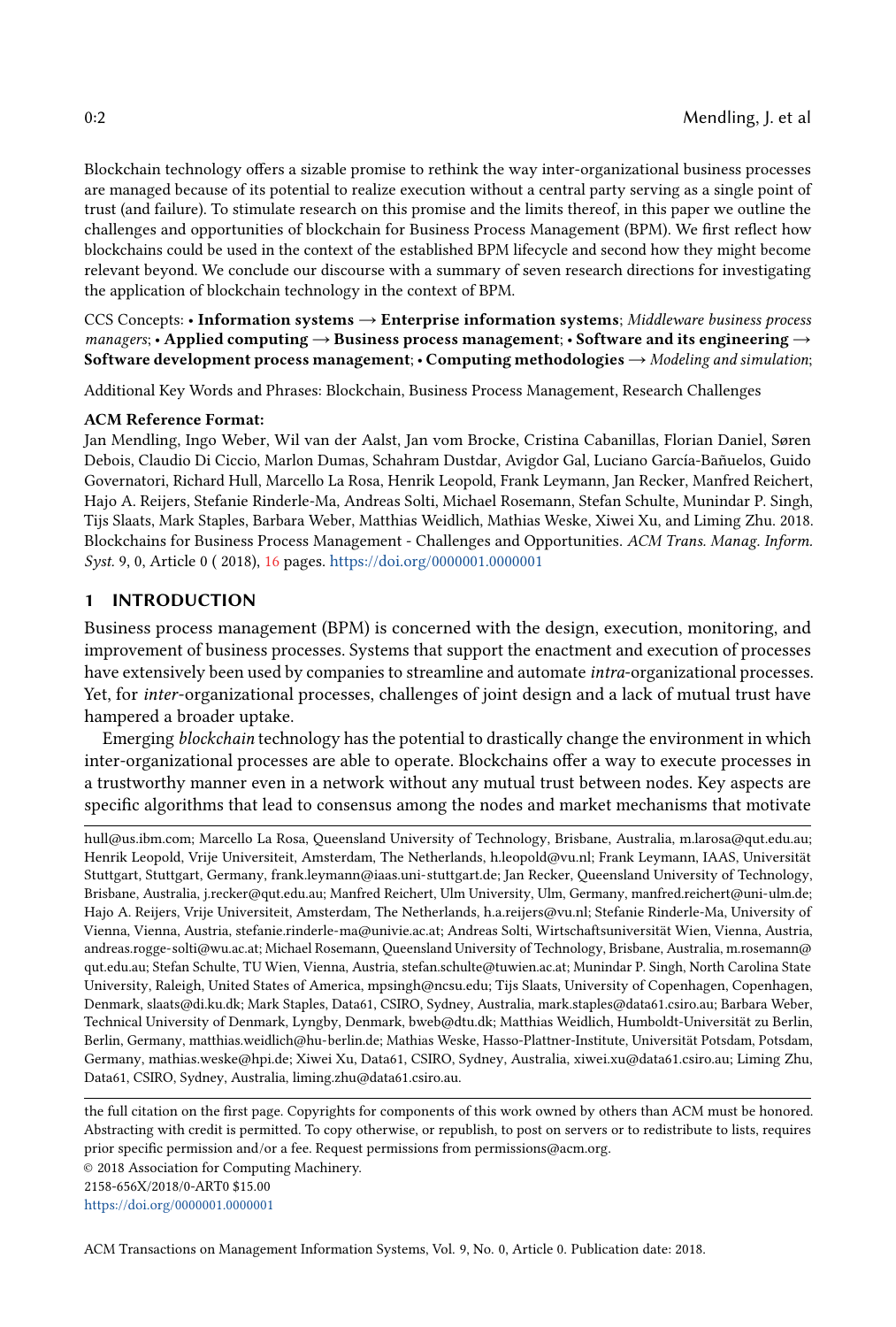the nodes to progress the network. Through these capabilities, this technology has the potential to shift the discourse in BPM research about how systems might enable the enactment, execution, monitoring or improvement of business process within or across business networks.

In this paper, we describe what we believe are the main new challenges and opportunities of blockchain technology for BPM. This leads to directions for research activities to investigate both challenges and opportunities. Section [2](#page-2-0) provides a background on fundamental concepts of blockchain technology and an illustrative example of how this technology applies to business processes. Section [3](#page-7-0) focuses on the impact of blockchains on the traditional BPM lifecycle phases [\[Du](#page-13-0)[mas et al.](#page-13-0) [2018\]](#page-13-0). Section [4](#page-10-0) goes beyond it and asks which impact blockchains might have on core capability areas of BPM [\[Rosemann and vom Brocke](#page-14-0) [2015\]](#page-14-0). Section [5](#page-11-0) summarizes this discussion by emphasizing seven future research directions.

#### <span id="page-2-0"></span>2 BACKGROUND

This section summarizes the essential aspects of blockchain technology and discusses initial research efforts at the intersection of BPM and blockchains.

#### 2.1 Blockchain Technology

In its original form, Blockchain is a distributed database technology that builds on a tamper-proof list of timestamped transaction records. Among others, it is used for cryptocurrencies such as Bitcoin [\[Nakamoto](#page-13-1) [2008\]](#page-13-1). Its innovative power stems from allowing parties to transact with others they do not trust over a computer network in which nobody is trusted. This is enabled by a combination of peer-to-peer networks, consensus-making, cryptography, and market mechanisms.

Blockchain derives its name from the fact that its essential data structure is a chained list of blocks. This chain of blocks is distributed over a peer-to-peer network, in which every node maintains the latest version of it. Blocks can contain information about transactions. In this way, we can for instance know that a buyer has ordered 200 items of a particular type of material from a vendor at a specific time. When a new block is added to the blockchain, it is signed using cryptographic methods. In this way, it can be checked if its content and its signature match. For example, if we take the content  $c = Buyer$  orders 200 items from vendor" and apply a specific hash function  $h(c)$ , we get a unique result r. Every block is associated with a hash generated from its content and the hash value of the previous block in the list. Hash values thus uniquely represent not only the transactions within blocks but also the ordering of every block. This mechanism is at the basis of the chain. In case somebody would try to alter a transaction, this would change the hash value of its block, and therefore break the chain. Since every node can create blocks in a peer-to-peer network, there has to be consensus on the new version of the blockchain including a new block. This is achieved with consensus algorithms that are based on concepts like proof-of-work or proof-of-stake [\[Bentov et al.](#page-12-0) [2016\]](#page-12-0), and more recently *proof-of-elapsed-time<sup>[1](#page-2-1)</sup>.* In proof-of-work, miners guess a value for a specific field, to fulfill the condition that r must be smaller than a threshold (which is dynamically adjusted by the network based on a predefined protocol). In proof-of-stake, miner selection considers the size of their stake , i.e., amount of cryptocurrency held by them. The rationale is that a high stake is a strong motivation for not cheating: if the miners cheat (and this is detected), the respective cryptocurrency will be devalued. The network protocols and dynamic adjustment of thresholds are designed to avoid network overload. In summary, these foundational blockchain concepts support two important notions that are also essential for business processes: the blockchain as a (tamper-proof) data structure captures the history and the current state of the network and transactions move the system to a new state.

<span id="page-2-1"></span><sup>&</sup>lt;sup>1</sup>Intel: Proof of elapsed time (PoET). Available from <http://intelledger.github.io/>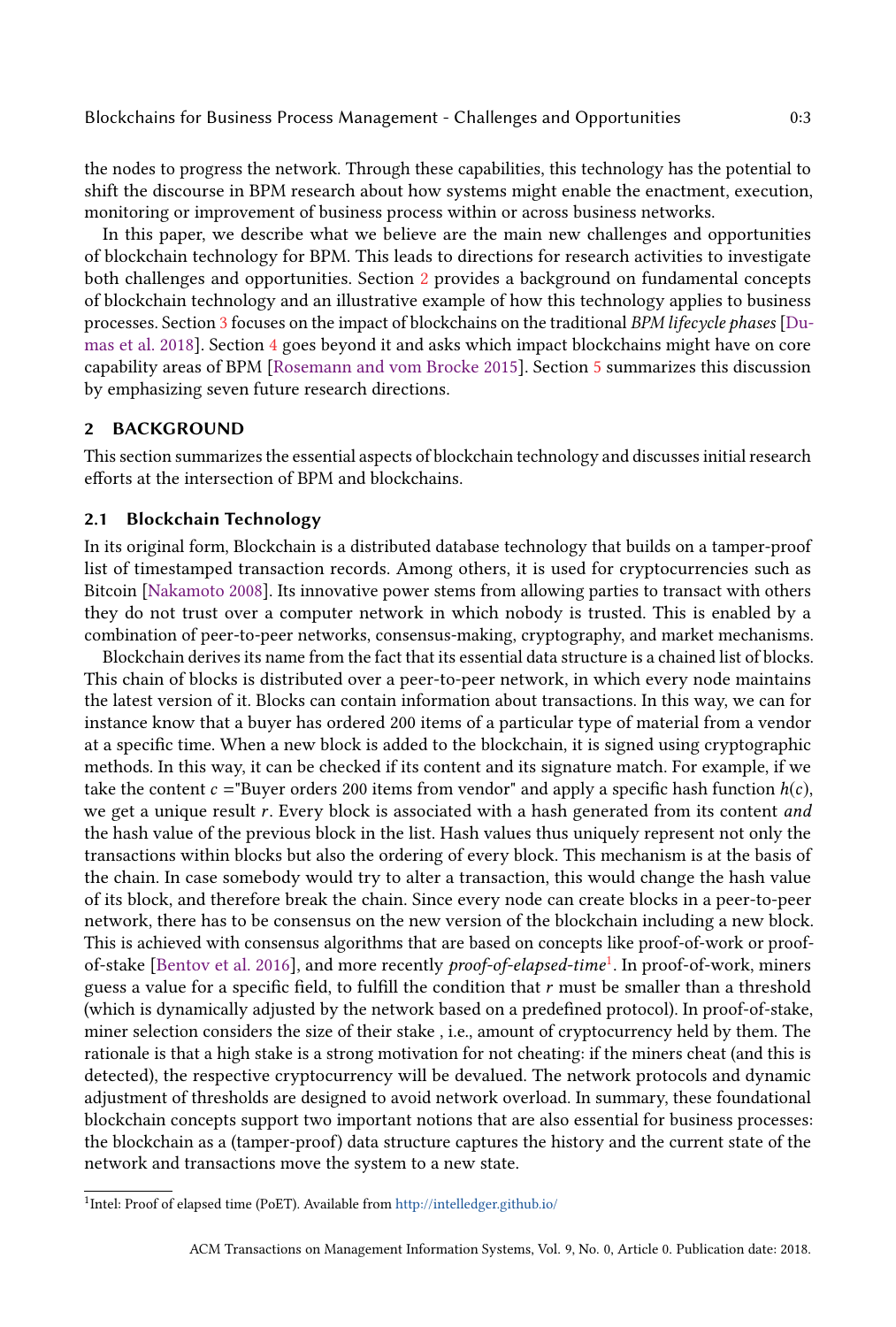Blockchain offers an additional concept that is important for business processes, called smart contracts [\[Szabo](#page-14-1) [1997\]](#page-14-1). Consider again the example of the buyer ordering 200 items from the vendor. Business processes are subject to rules on how to respond to specific conditions. If, for instance, the vendor does not deliver within two weeks, the buyer might be entitled to receive a penalty payment. Such business rules can be expressed by smart contracts. For instance, the Ethereum blockchain supports a Turing-complete programming language for smart contracts $^2$  $^2$ . The code in these languages is deterministic and relies on a closed-world assumption: only information that is stored on the blockchain is available in the runtime environment. Smart contract code is deployed with a specific type of transaction. As with any other blockchain transaction, the deployment of smart contract code to the blockchain is immutable. Once deployed, smart contracts offer a way to execute code directly on the blockchain network, like the conditional transfer of money in our example if a certain condition is fulfilled.

By using blockchain technology, untrusted parties can establish trust in the truthful execution of the code. Smart contracts can be used to implement business collaborations in general and inter-organizational business processes in particular. The potential of blockchain-based distributed ledgers to enable collaboration in open environments has been successfully tested in diverse fields ranging from diamonds trading to securities settlement [\[Walport](#page-14-2) [2016\]](#page-14-2).

At this stage, it has to be noted that blockchain technology still faces numerous general technological challenges. A mapping study by [\[Yli-Huumo et al.](#page-14-3) [2016\]](#page-14-3) found that a majority of these challenges have not been addressed by the research community, albeit we note that blockchain developer communities actively discuss some of these challenges and suggest a myriad of potential solutions<sup>[3](#page-3-1)</sup>. Some of them can be addressed by using private or consortium blockchain instead of a fully open network [\[Mougayar](#page-13-2) [2016\]](#page-13-2). In general, the technological challenges include the following [\[Swan](#page-14-4) [2015\]](#page-14-4).

Throughput in the Ethereum blockchain is limited to approx. 15 transaction inclusions per second (tps) currently. In comparison, transaction volumes for the VISA payment network are 2,000 tps on average, with a tested capacity of up to 50,000 tps. However, the experimental Red Belly Blockchain which particularly caters to private or consortium blockchains has achieved more than [4](#page-3-2)00,000 tps in a lab test $^4$ .

Latency is also an issue. Transaction inclusion in the absence of network congestion takes a certain amount of time. In addition, a number of confirmation blocks are typically recommended to ensure the transaction does not get removed due to accidental or malicious forking. That means that transactions can be seen as committed after 60 minutes on average in Bitcoin, or 3 to 10 minutes in Ethereum. Even with improvements of techniques like the lightning network or side chains spawned off from the main chain, blockchains are unlikely to achieve latencies as low as centrally-controlled systems.

Size and bandwidth limitations are variations of the throughput issue: if the transaction volume of VISA were to be processed by Bitcoin, the full replication of the entire blockchain data structure would pose massive problems. [\[Yli-Huumo et al.](#page-14-3) [2016\]](#page-14-3) quote 214 PB per year, thus posing a challenge in data storage and bandwidth. Private and consortium chains and concepts like the lightning network or side chains all aim to address these challenges. In this context it is worth noting that most everyday users can use wallets instead, which require only small amounts of storage.

<span id="page-3-0"></span> $^2$ <https://www.ethereum.org/>  $\,$ 

<span id="page-3-2"></span><span id="page-3-1"></span><sup>3</sup><http://www.the-blockchain.com/2017/01/24/adi-ben-ari-outstanding-challenges-blockchain-technology-2017/> <sup>4</sup><http://poseidon.it.usyd.edu.au/~concurrentsystems/rbbc/>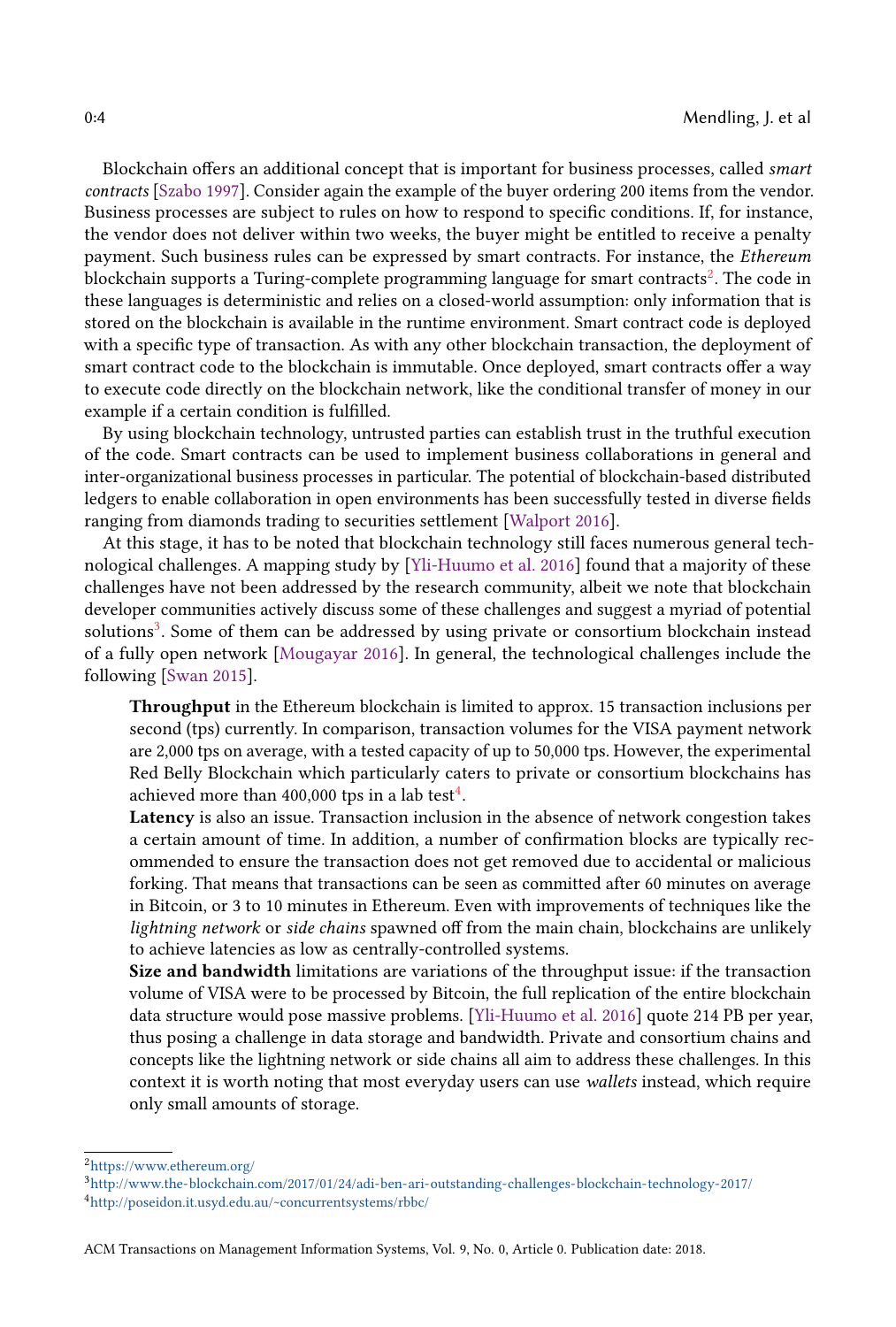Blockchains for Business Process Management - Challenges and Opportunities 0:5

Usability is limited at this point, in terms of both developer support (lack of adequate tooling) and end-user support (hard to use and understand). Recent advances on developer support include efforts by some of the authors towards model-driven development of blockchain applications [\[García-Bañuelos et al.](#page-13-3) [2017;](#page-13-3) [Tran et al.](#page-14-5) [2017;](#page-14-5) [Weber et al.](#page-14-6) [2016\]](#page-14-6).

Security will always pose a challenge on an open network like a public blockchain. Security is often discussed in terms of the CIA properties [\[Dhillon and Backhouse](#page-13-4) [2000\]](#page-13-4). First, confidentiality is per se low in a distributed system that replicates all data over its network, but can be addressed by targeted encryption [\[Kosba et al.](#page-13-5) [2016\]](#page-13-5). Second, integrity is a strong suit of blockchains, albeit challenges do exist [\[Eyal and Sirer](#page-13-6) [2014;](#page-13-6) [Gervais et al.](#page-13-7) [2016\]](#page-13-7). Third, availability can be considered high in terms of reads from blockchain due to the wide replication, but is less favorable in terms of write availability [\[Weber et al.](#page-14-7) [2017\]](#page-14-7). New attack vectors exist around forking, e.g., through network segregation [\[Natoli and Gramoli](#page-14-8) [2017\]](#page-14-8). These are particularly relevant in private or consortium blockchains.

Wasted resources, particularly electricity, are due to the consensus mechanism, where miners constantly compete in a race to mine the next block for a high reward. In an empirical analysis, [\[Weber et al.](#page-14-7) [2017\]](#page-14-7) found that about 10% of announced new blocks on the Ethereum network were uncles (forks of length 1). This can be seen as wasteful, but is just a small indication of the vast duplication of effort in proof-of-work mechanisms. Longer forks (at most of length 3) were extremely rare, so accidental forking seems unlikely in a well-connected network like the Internet – but could occur if larger nations were cut off temporarily or even permanently. Alternatives to the proof-of-work, like *proof-of-stake* [\[Bentov et al.](#page-12-0) [2016\]](#page-12-0), have been discussed for a while and would be much more efficient. At the time of writing, they remain an unproven but highly interesting alternative. Proof-of-work makes very low assumptions in trusting other participants, which is well suited for an open network managing digital assets. Designing more efficient protocols without relaxing these assumptions has proven a challenge.

Hard forks are changes to the protocol of a blockchain which enable transactions or blocks which were previously considered invalid [\[Decker and Wattenhofer](#page-13-8) [2013\]](#page-13-8). They essentially change the rules of the game and therefore require adoption by a vast majority of the miners to be effective [\[Bonneau et al.](#page-12-1) [2015\]](#page-12-1). While hard forks can be controversial in public blockchains, as demonstrated by the split of the Ethereum blockchain into a hard forked main chain and Ethereum Classic (ETC), this is less of an issue for private and consortium blockchains where such a consensus is more easily found.

Many of these general technological challenges of blockchains are currently the focus of the emerging body of research. As noted, our main interest is in the *potential* of blockchain technology to enable a shift in BPM research. Our belief is vested both in the novel technological properties discussed above and in the already available attempts of using blockchain technology in the definition and implementation of fundamentally novel business processes. We review these attempts in the following.

## 2.2 Business Processes and Blockchain Technology

We are not the first to identify the application potential of blockchain technology to business processes. In fact, several blockchains are currently adopted in various domains to facilitate the operation of new business processes. For example, [\[Nofer et al.](#page-14-9) [2017\]](#page-14-9) list applications in the financial sector including cryptocurrency transactions, securities trading and settlement, and insurances as well as non-financial applications such as notary services, music distribution, and various services like proof of existence, authenticity, or storage. Other works describe application scenarios involving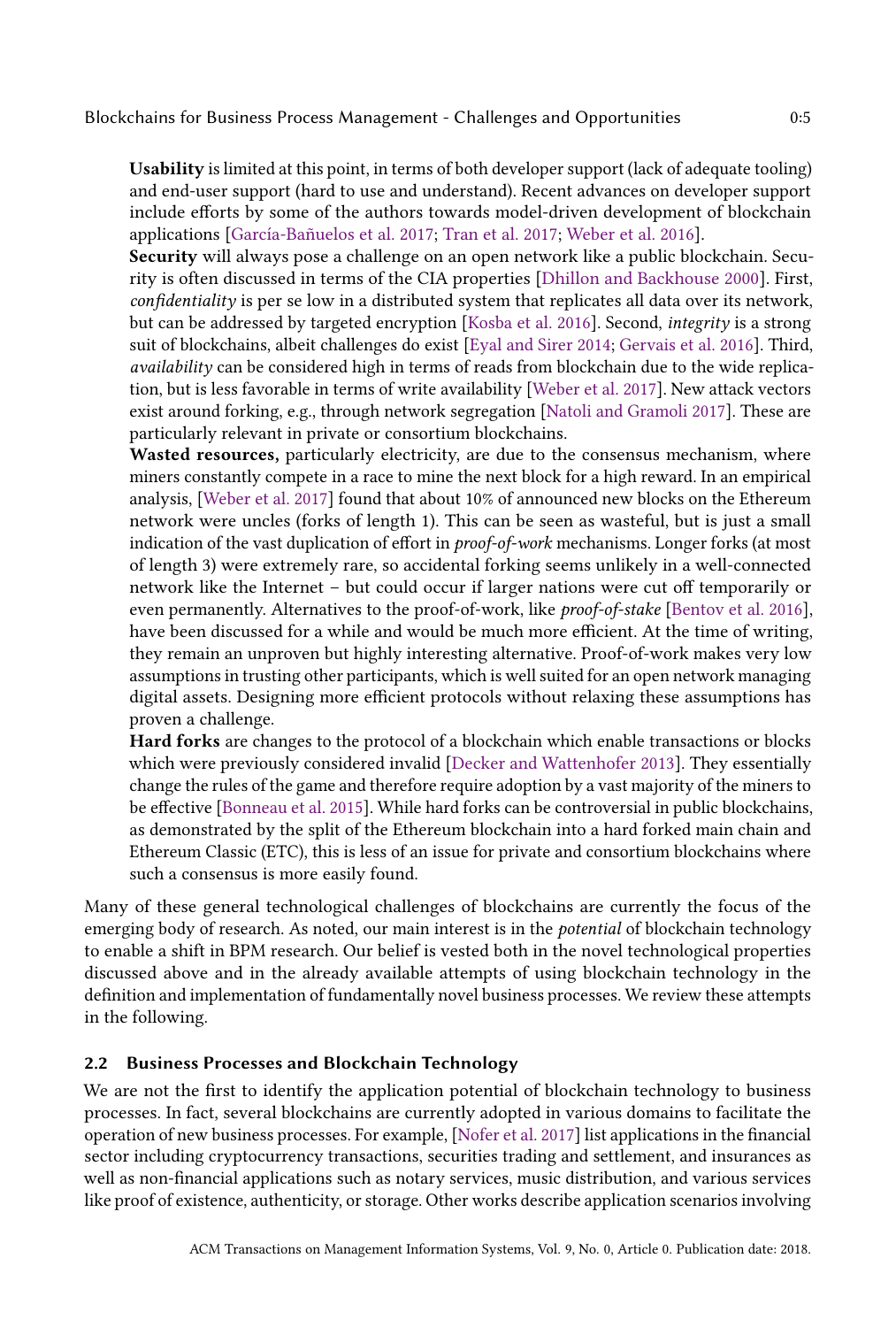<span id="page-5-0"></span>

Fig. 1. Supply Chain Scenario from [\[Weber et al.](#page-14-6) [2016\]](#page-14-6)

blockchain technology in logistics and supply chain processes, for instance in the agricultural sector [\[Staples et al.](#page-14-10) [2017\]](#page-14-10).

A proposal to support inter-organizational processes through blockchain technology is described by [\[Weber et al.](#page-14-6) [2016\]](#page-14-6): large parts of the control flow and business logic of inter-organizational business processes can be compiled from process models into smart contracts which ensure the joint process is correctly executed. So-called *trigger* components allow connecting these interorganizational process implementations to Web services and internal process implementations. These triggers serve as a bridge between the blockchain and enterprise applications. The cryptocurrency concept enables the optional implementation of conditional payment and built-in escrow management at defined points within the process, where this is desired and feasible.

To illustrate these capabilities, Figure [1](#page-5-0) shows a simplified supply chain scenario, where a bulk buyer orders goods from a manufacturer. The manufacturer, in turn, orders supplies through a middleman, which are sent from the supplier to the manufacturer via a special carrier. Without global monitoring each participant has restricted visibility of the overall progress. This may very well be a basis for misunderstandings and shifting blame in cases of conflict. Model-driven approaches such as proposed by [\[García-Bañuelos et al.](#page-13-3) [2017;](#page-13-3) [Weber et al.](#page-14-6) [2016\]](#page-14-6) produce code of smart contracts that implement the process (see Figure [2\)](#page-6-0).

If executed using smart contracts on a blockchain, typical barriers complicating the deployment of inter-organizational processes can be removed. (i) The blockchain can serve as an immutable public ledger, so that participants can review a trustworthy history of messages to pinpoint the source of an error. This means that all state-changing messages have to be recorded in the blockchain. (ii) Smart contracts can offer independent process monitoring from a global viewpoint, such that only expected messages are accepted, and only if they are sent from the player registered for the respective role in the process instance. (iii) Encryption can ensure that only the data that must be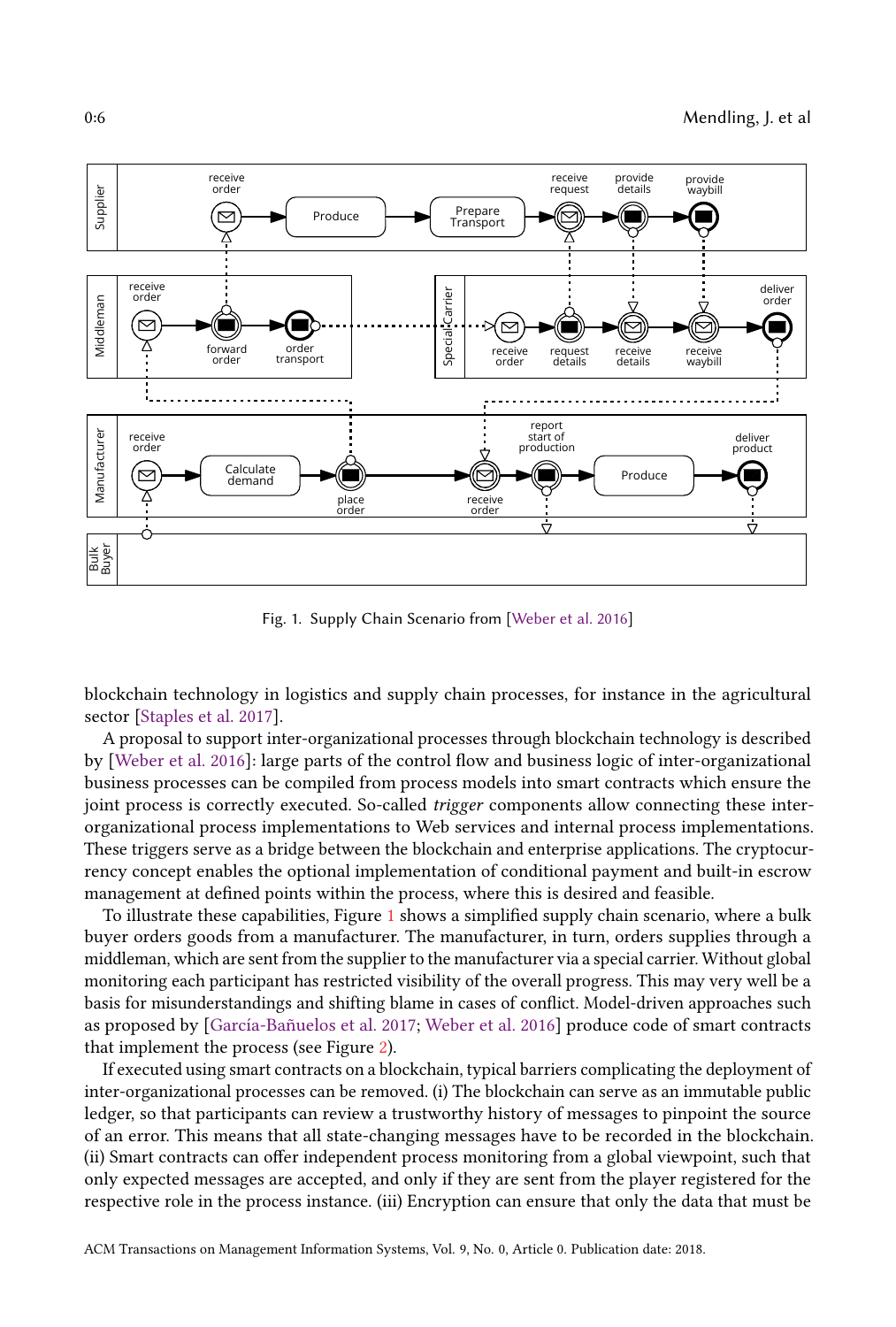```
1 contract BPMNContract {
         uint marking = 1;
 \overline{2}\mathbf{a}address manufacturer;
 \overline{4}function PlaceOrder (-input data - ) returns (bool) {<br>if (msg.sender != manufacturer ) return false ;<br>if (marking & 2 = 2) {//is the task activated?<br>// custom task logic, if any, is inserted here
 \overline{5}\beta\overline{7}8
                  step ( marking & uint (\sim 2) | 4 ); // deactivate current task and activate the next
 \overline{9}10return true ;
11- }
              return false ;
12
         \mathcal{E}13
14
```
Fig. 2. Smart contract snippet illustrating how code is generated from a BPMN model. It shows the implementation of function PlaceOrder from the above process model. This function is to be executed by the Manufacturer, which is checked in line 6. Subsequently, we check if the function is activated in line 7. If so, any custom task logic is executed, and the activation of tasks is updated in line 9. For more details, see [\[García-Bañuelos et al.](#page-13-3) [2017\]](#page-13-3).

visible is public, while the remaining data is only readable for the process participants that require it.

These capabilities demonstrate how blockchains can help organizations to implement and execute business processes across organizational boundaries even if they cannot agree on a trusted third party. This is a fundamental advance, because the core aspects of this technology enable support of enterprise collaborations going far beyond asset management, including the management of entire supply chains, tracking food from source to consumption to increase safety, or sharing personal health records in privacy-ensuring ways amongst medical service providers.

The technical realization of this advance is still nascent at this stage, although some early efforts can be found in the literature. For example, smart contracts that enforce a process execution in a trustworthy way can be generated from BPMN process models [\[Weber et al.](#page-14-6) [2016\]](#page-14-6) and from domain-specific languages [\[Frantz and Nowostawski](#page-13-9) [2016\]](#page-13-9). Further cost optimizations are proposed by [\[García-Bañuelos et al.](#page-13-3) [2017\]](#page-13-3). Figure [2](#page-6-0) shows a code excerpt that was generated by this approach. In a closely related work, [\[Hull et al.](#page-13-10) [2016\]](#page-13-10) emphasize the affinity of artifact-centric process specification [\[Cohn and Hull](#page-13-11) [2009;](#page-13-11) [Marin et al.](#page-13-12) [2012\]](#page-13-12) for blockchain execution.

Even at this stage, research on the benefits and potentials of blockchain technology is mixed with studies that highlight or examine issues and challenges. For example, [\[Norta](#page-14-11) [2015,](#page-14-11) [2016\]](#page-14-12) discusses ways to ensure secure negotiation and creation of smart contracts for Decentralized Autonomous Organizations (DAOs), among others in order to avoid attacks like the DAO hack during which approx. US\$ 60M were stolen. This in turn was remediated by a hard fork of the Ethereum blockchain, which was controversial among the respective mining node operators and resulted in a part of the public Ethereum network splintering off into the Ethereum Classic (ETC) network. This split, in turn, caused major issues for the network in the medium term, allowing among others replay attacks where transactions from Ethereum can be replayed on ETC. A formal analysis of smart contract participants using game theory and formal methods is conducted by [\[Bigi](#page-12-2) [et al.](#page-12-2) [2015\]](#page-12-2). As pointed out by [\[Norta](#page-14-12) [2016\]](#page-14-12), the assumption of perfect rationality underlying the game-theoretic analysis is unlikely to hold for human participants.

These examples show that blockchain technology and its application to BPM are at an important crossroads: technical realization issues blend with promising application scenarios; early implementations mix with unanticipated challenges. It is timely, therefore, to discuss in broad and encompassing ways where open questions lie that the scholarly community should be interested in addressing. We do so in the two sections that follow.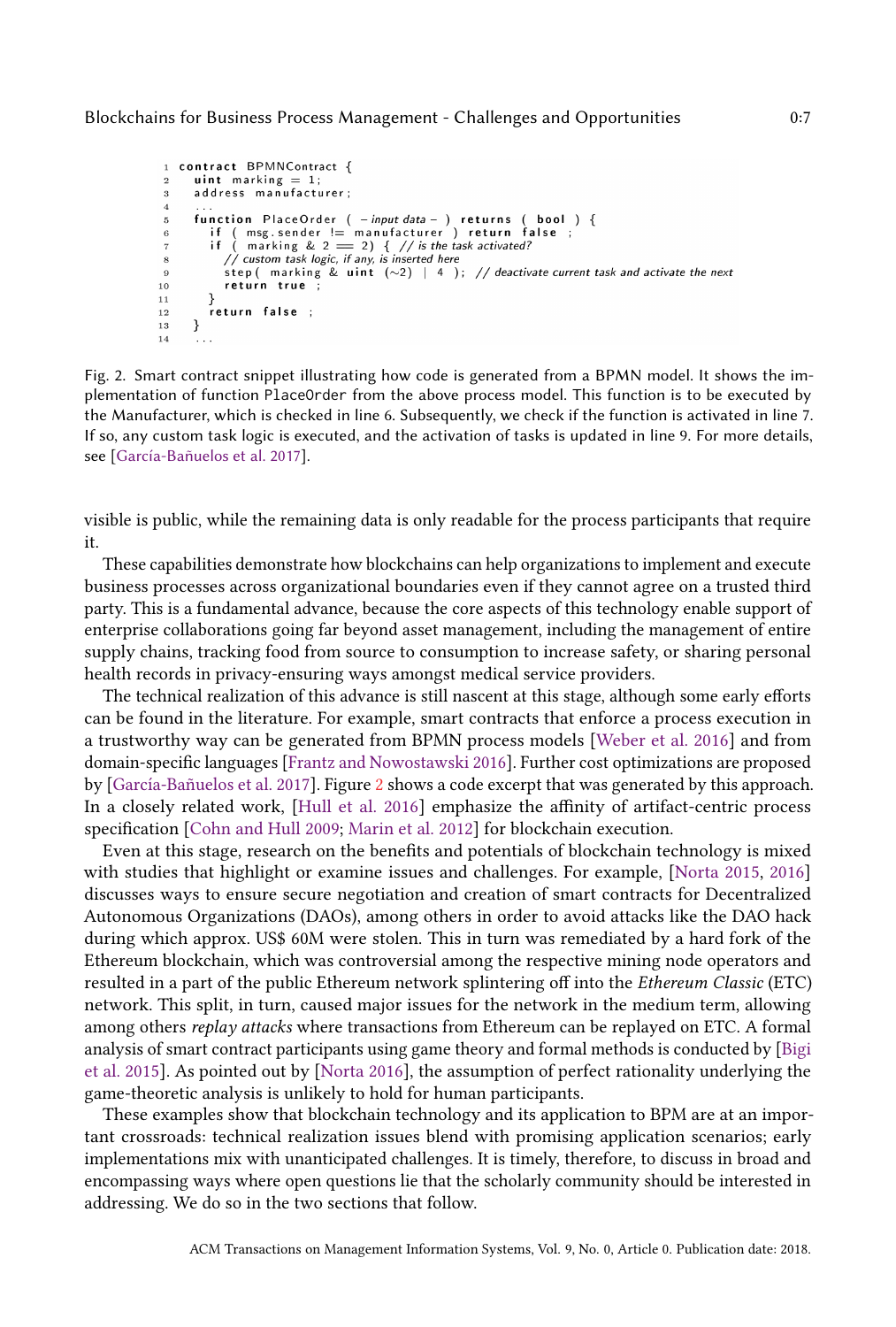## <span id="page-7-0"></span>3 BLOCKCHAIN TECHNOLOGY AND THE BPM LIFECYCLE

In this section, we discuss blockchain in relation to the traditional BPM lifecycle [\[Dumas et al.](#page-13-0) [2018\]](#page-13-0) including the following phases: identification, discovery, analysis, redesign, implementation, execution, monitoring, and adaptation. Using the traditional BPM lifecycle as a framework of reference allows us to discuss many incremental changes that blockchains might provide.

## 3.1 Identification

Process identification is concerned with the high-level description and evaluation of a company from a process-oriented perspective, thus connecting strategic alignment with process improvement. Currently, identification is mostly approached from an inward-looking perspective [\[Dumas et al.](#page-13-0) [2018\]](#page-13-0). Blockchain technology adds another relevant perspective for evaluating high-level processes in terms of the implied strengths, weaknesses, opportunities, and threats. For example, how can a company systematically identify the most suitable processes for blockchains or the most threatened ones? Research is needed into how this perspective can be integrated into the identification phase. Because blockchains have affinity with the support of inter-organizational processes, process identification may need to encompass not only the needs of one organization, but broader known and even unknown partners.

## 3.2 Discovery

Process discovery refers to the collection of information about the current way a process operates and its representation as an as-is process model. Currently, methods for process discovery are largely based on interviews, walkthroughs and documentation analysis, complemented with automated process discovery techniques over non-encrypted event logs generated by process-aware information systems [\[van der Aalst](#page-14-13) [2016\]](#page-14-13). Blockchain technology defines new challenges for process discovery techniques: the information may be fragmented and encrypted; accounts and keys can change frequently; and payload data may be stored partly on-chain and partly off-chain. For example, how can a company discover an overall process from blockchain transactions when these might not be logically related to a process identifier? This fragmentation might require a repeated alignment of information from all relevant parties operating on the blockchain. Work on matching could represent a promising starting point to solve this problem [\[Cayoglu et al.](#page-13-13) [2014;](#page-13-13) [Euzenat and](#page-13-14) [Shvaiko](#page-13-14) [2013;](#page-13-14) [Gal](#page-13-15) [2011\]](#page-13-15). There is both the risk and opportunity of conducting process mining on blockchain data. An opportunity could involve establishing trust in how a process or a prospective business partner operates, while a risk is that other parties might be able to understand operational characteristics from blockchain transactions. There are also opportunities for reverse engineering business processes, among others, from smart contracts.

## 3.3 Analysis

Process analysis refers to obtaining insights into issues relating to the way a business process currently operates. Currently, the analysis of processes mostly builds on data that is available inside of organizations or from perceptions shared by internal and external process stakeholders [\[Dumas](#page-13-0) [et al.](#page-13-0) [2018\]](#page-13-0). Records of processes executed on the blockchain yield valuable information that can help to assess the case load, durations, frequencies of paths, parties involved, and correlations between unencrypted data items. These pieces of information can be used to discover processes, detect deviations, and conduct root cause analysis [\[van der Aalst](#page-14-13) [2016\]](#page-14-13), ranging from small groups of companies to an entire industry at large. The question is which effort is required to bring the available blockchain transaction data into a format that permits such analysis.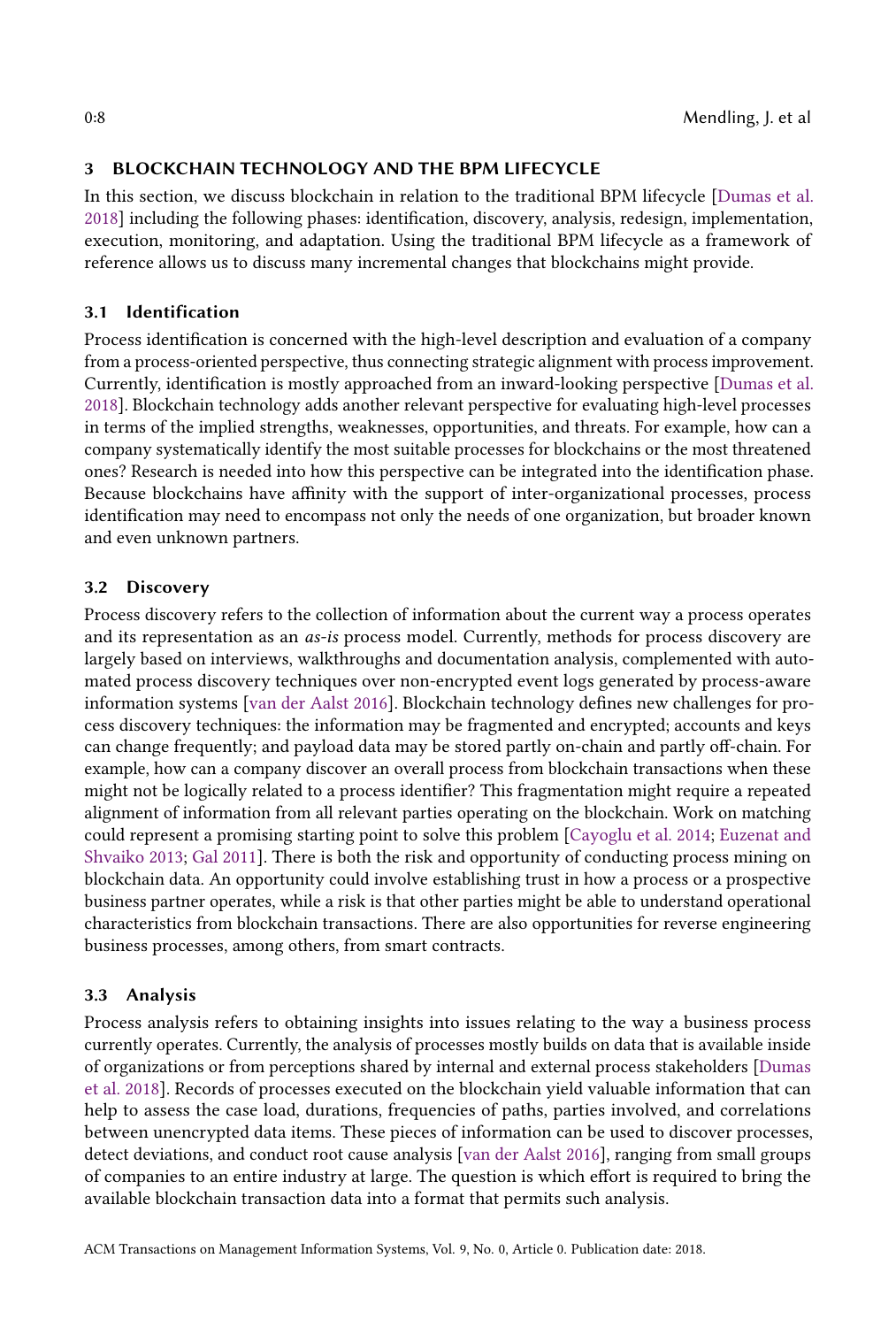#### 3.4 Redesign

Process redesign deals with the systematic improvement of a process. Currently, approaches like redesign heuristics build on the assumption that there are recurring patterns of how a process can be improved [\[Vanwersch et al.](#page-14-14) [2016\]](#page-14-14). Blockchain technology offers novel ways of improving specific business processes or resolving specific problems. For instance, instead of involving a trustee to release a payment if an agreed condition is met, a buyer and a seller of a house might agree on a smart contract instead. The question is where blockchains can be applied for optimizing existing interactions and where new interaction patterns without a trusted central party can be established, potentially drawing on insights from related research on Web service interaction [\[Barros et al.](#page-12-3) [2005\]](#page-12-3). A promising direction for developing blockchain-appropriate abstractions and heuristics may come from data-aware workflows [\[Marin et al.](#page-13-12) [2012\]](#page-13-12) and BPMN choreography diagrams [\[Decker](#page-13-16) [and Weske](#page-13-16) [2011\]](#page-13-16). Both techniques combine two primary ingredients of blockchain, namely data and process, in a holistic manner that is well-suited for top-down design of cross-organizational processes. It might also be beneficial to formulate blockchain-specific redesign heuristics that could mimic how Incoterms [\[Ramberg](#page-14-15) [2011\]](#page-14-15) define standardized interactions in international trade. Specific challenges for redesign include the joint engineering of blockchain processes between all parties involved, an ongoing problem for choreography design.

#### 3.5 Implementation

Process implementation refers to the procedure of transforming a to-be model into software components executing the business process. Currently, business processes are often implemented using process-aware information systems or business process management systems inside single organizations. In this context, the question is how can the involved parties make sure that the implementation that they deploy on the blockchain supports their process as desired. Some of the challenges regarding the transformation of a process model to blockchain artifacts are discussed by [\[Weber et al.](#page-14-6) [2016\]](#page-14-6). Several ideas from earlier work on choreography can be reused in this new setting [\[Chopra et al.](#page-13-17) [2014;](#page-13-17) [Decker and Weske](#page-13-16) [2011;](#page-13-16) [Mendling and Hafner](#page-13-18) [2008;](#page-13-18) [Telang and Singh](#page-14-16) [2012;](#page-14-16) [van der Aalst and Weske](#page-14-17) [2001;](#page-14-17) [Weber et al.](#page-14-18) [2008\]](#page-14-18). It has to be noted that choreographies have not been adopted by industry to a large extent yet. Despite this, they are especially helpful in inter-organizational settings, where it is not possible to control and monitor a complete process in a centralized fashion because of organizational borders [\[Breu et al.](#page-12-4) [2013\]](#page-12-4). To verify that contracts between choreography stakeholders have been fulfilled, a trust basis, which is not under control of a particular party, needs to be established. Blockchains may serve to establish this kind of trust between stakeholders.

An important engineering challenge on the implementation level is the identification and definition of abstractions for the design of blockchain-based business process execution. Libraries and operations for engines are required, accompanied by modeling primitives and language extensions of BPMN. Software patterns and anti-patterns will be of good help to engineers designing blockchain-based processes. There is also a need for new approaches for quality assurance, correctness, and verification, as well as for new corresponding correctness criteria. These can build on existing notions of compliance [\[van der Aalst et al.](#page-14-19) [2008\]](#page-14-19), reliability [\[Subramanian et al.](#page-14-20) [2008\]](#page-14-20), quality of services [\[Zeng et al.](#page-15-1) [2004\]](#page-15-1) or data-aware workflow verification [\[Calvanese et al.](#page-12-5) [2013\]](#page-12-5), but will have to go further in terms of consistency and consideration of potential payments. Furthermore, dynamic partner binding and rebinding is a challenge that requires attention. Process participants will have to find partners, either manually or automatically on dedicated marketplaces using dedicated look-up services. The property of inhabiting a certain role in a process might itself be a tradable asset. For example, a supplier might auction off the role of shipper to the highest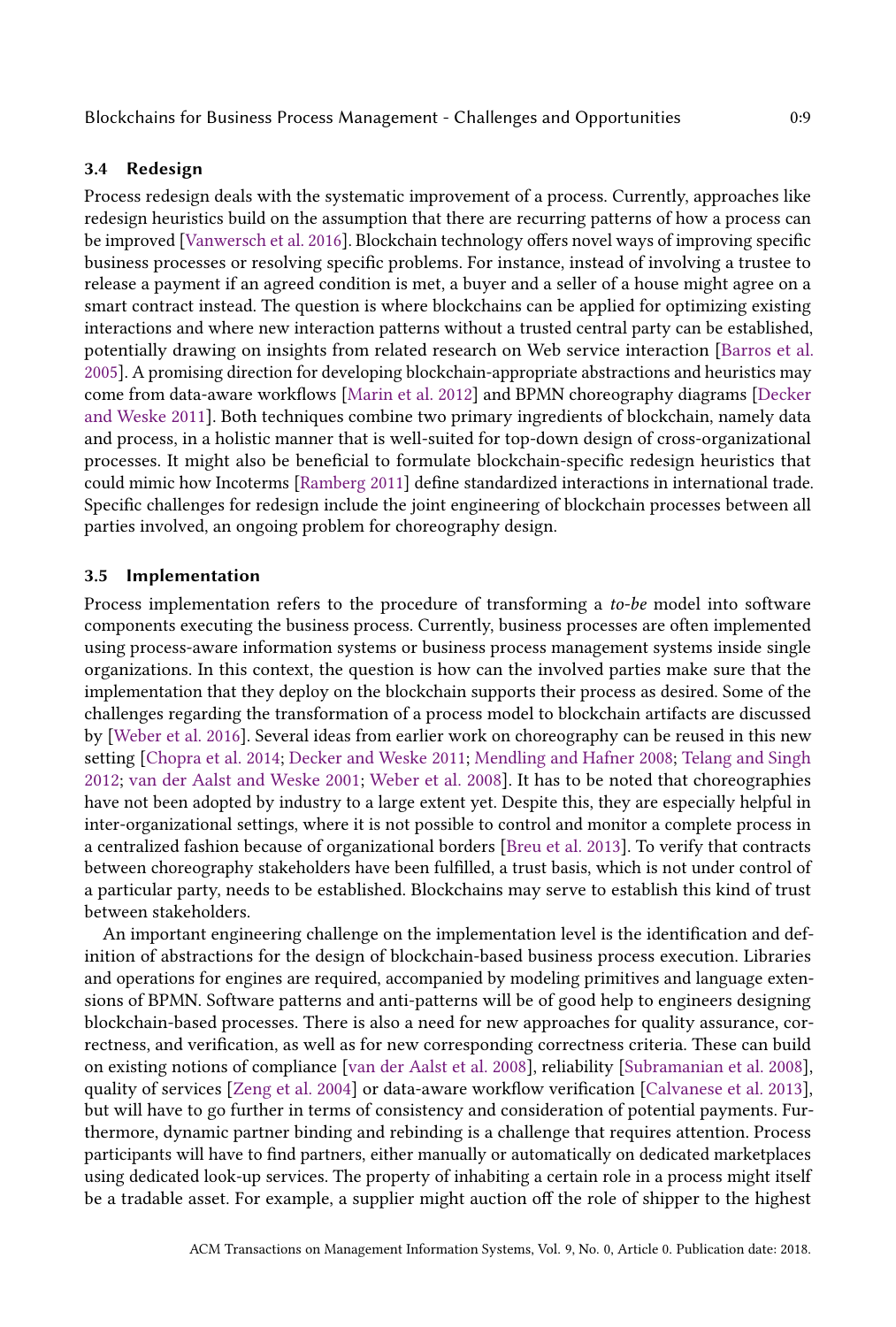bidder as part of the process. Finally, as more and more companies use blockchain, there will be a proliferation of smart contract templates available for use. Tools for finding templates appropriate for a given style of collaboration will be essential. All these characteristics emphasize the need for specific testing and verification approaches.

## 3.6 Execution

Execution refers to the instantiation of individual cases and their information-technological processing. Currently, such execution is facilitated by process-aware information systems or business process management systems [\[Dumas et al.](#page-13-0) [2018\]](#page-13-0). For the actual execution of a process deployed on a blockchain following the method of [\[Weber et al.](#page-14-6) [2016\]](#page-14-6), several differences with the traditional ways exist. During the execution of an instance, messages between participants need to be passed as blockchain transactions to the smart contract; resulting messages need to be observed from the blocks in the blockchain. Both of these can be achieved by integrating blockchain technology directly with existing enterprise systems or through the use of dedicated integration components, such as the triggers suggested by [\[Weber et al.](#page-14-6) [2016\]](#page-14-6). First prototypes like Caterpillar as a BPMS that build on blockchains are emerging [\[López-Pintado et al.](#page-13-19) [2017\]](#page-13-19). The main challenge here involves ensuring correctness and security, especially when monetary assets are transferred using this technology.

## 3.7 Monitoring

Process monitoring refers to collecting events of process executions, displaying them in an understandable way, and triggering alerts and escalation in cases where undesired behavior is observed. Currently, such process execution data is recorded by systems that support process execution [\[Du](#page-13-0)[mas et al.](#page-13-0) [2018\]](#page-13-0). First, we face issues in terms of data fragmentation and encryption as in the analysis phase. For example, the data on the blockchain alone will likely not be enough to monitor the process, but require an integration with local off-chain data. Once such tracing in place, the global view of the process can be monitored independently by each involved party. This provides a suitable basis for continuous conformance and compliance checking and monitoring of servicelevel agreements. Second, based on monitoring data exchanged via the blockchain, it is possible to verify if a process instance meets the original process model and the contractual obligations of all involved process stakeholders. For this, blockchain technology can be exploited to store the process execution data and handoffs between process participants. Notably, this is even possible without the usage of smart contracts, i.e., in a first-generation blockchain like the one operated by Bitcoin [\[Prybila et al.](#page-14-21) [2017\]](#page-14-21).

## 3.8 Adaptation and Evolution

Runtime adaptation refers to the concept of changing the process during execution. In traditional approaches, this can for instance be achieved by allowing participants in a process to change the model during its execution [\[Reichert and Weber](#page-14-22) [2012\]](#page-14-22). Interacting partners might take a defensive stance in order to avoid certain types of adaptation. As discussed by [\[Weber et al.](#page-14-6) [2016\]](#page-14-6), blockchain can be used to enforce conformance with the model, so that participants can rely on the joint model being followed. In such a setting, adaptation is by default something to be avoided: if a participant can change the model, this could be used to gain an unfair advantage over the other participants. For instance, the rules of retrieving cryptocurrency from an escrow account could be changed or the terms of payment. In this setting, process adaptation must strictly adhere to defined paths for it, e.g., any change to a deployed smart contract may require a transaction signed by all participants. In contrast, the method proposed by [\[Prybila et al.](#page-14-21) [2017\]](#page-14-21) allows runtime adaptation, but assumes that relevant participants monitor the execution and react if a change is undesired.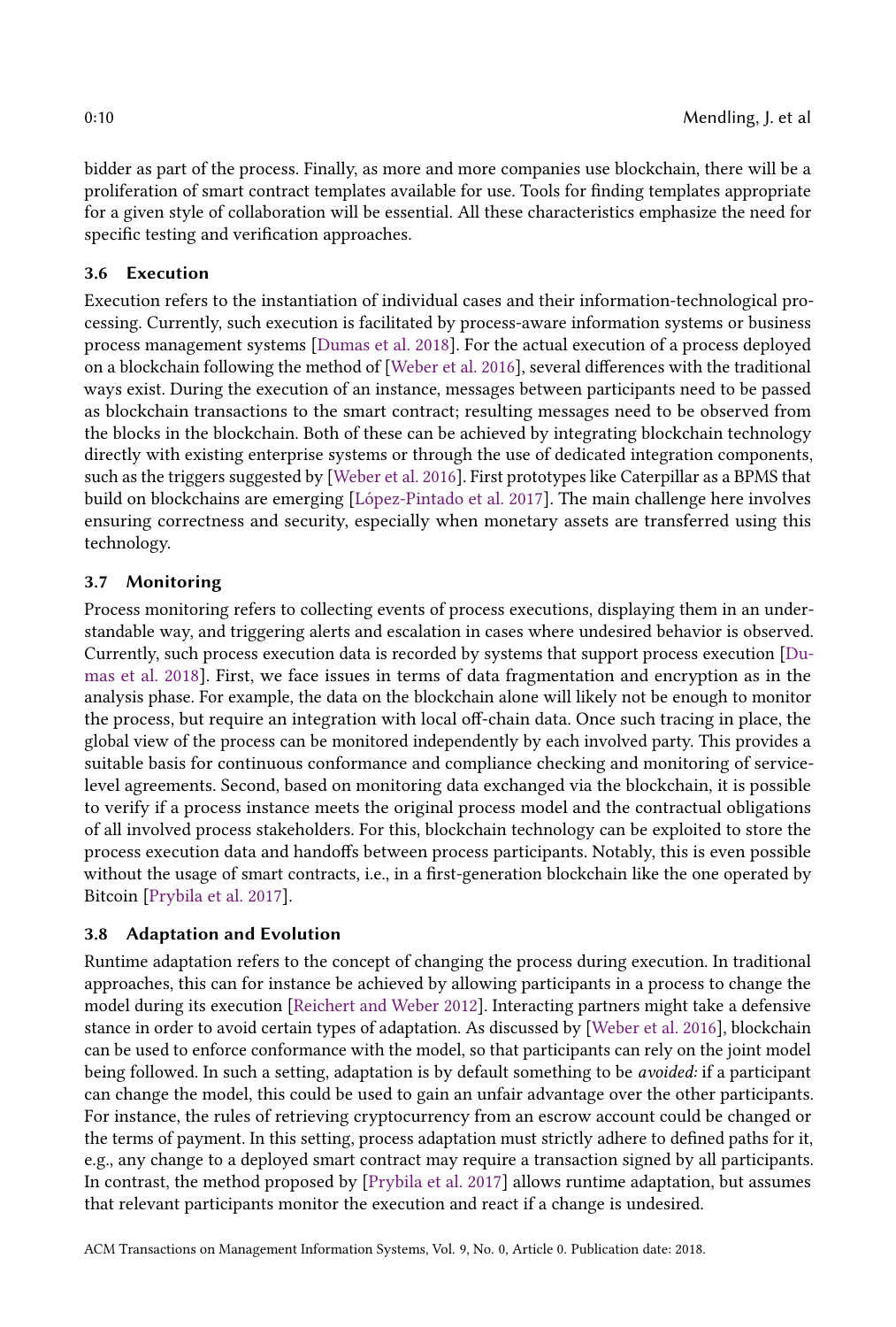If smart contracts enforce the process, there are also problems arising in relation to evolution: new smart contracts need to be deployed to reflect changes to a new version of the process model. Porting running instances from an old version to a new one would require effective coordination mechanisms involving all participants. Some challenges for choreographies are summarized by [\[Fdhila et al.](#page-13-20) [2015\]](#page-13-20).

## <span id="page-10-0"></span>BLOCKCHAIN TECHNOLOGY AND BPM CAPABILITIES

There are also challenges and opportunities for BPM and blockchain technology beyond the classical BPM lifecycle. We refer to the BPM capability areas [\[Rosemann and vom Brocke](#page-14-0) [2015\]](#page-14-0) beyond the methodological support we reflected above, including strategy, governance, information technology, people, and culture.

## 4.1 Strategy

Strategic alignment refers to the active management of connections between organizational priorities and business processes [\[Rosemann and vom Brocke](#page-14-0) [2015\]](#page-14-0), which aims at facilitating effective actions to improve business performance. Currently, various approaches to BPM assume that the corporate strategy is defined first and business processes are aligned with the respective strategic imperatives [\[Dumas et al.](#page-13-0) [2018\]](#page-13-0). Blockchain technology challenges these approaches to strategic alignment. For many companies, blockchains define a potential threat to their core business processes. For instance, the banking industry could see a major disintermediation based on blockchain-based payment services [\[Guo and Liang](#page-13-21) [2016\]](#page-13-21). Also lock-in effects [\[Tassey](#page-14-23) [2000\]](#page-14-23) might deteriorate when, for example, the banking service is not the banking network itself anymore, but only the interface to it. These developments could lead to business processes and business models being under strong influence of technological innovations outside of companies.

## 4.2 Governance

BPM governance refers to appropriate and transparent accountability in terms of roles, responsibilities, and decision processes for different BPM-related programs, projects, and operations [\[Rosemann](#page-14-0) [and vom Brocke](#page-14-0) [2015\]](#page-14-0). Currently, BPM as a management approach builds on the explicit definition of BPM-related roles and responsibilities with a focus on the internal operations of a company. Blockchain technology might change governance towards a more externally oriented model of self-governance based on smart contracts. Research on corporate governance investigates agency problems and mechanisms to provide effective incentives for intended behavior [\[Shleifer and Vishny](#page-14-24) [1997\]](#page-14-24). Smart contracts can be used to establish new governance models as exemplified by The Decentralized Autonomous Organization (The DAO)  $^5$  $^5$ . It is an important question in how far this idea of The DAO can be extended towards reducing the agency problem of management discretion or eventually eliminate the need for management altogether. Furthermore, the revolutionary change suggested by The DAO for organization shows just how disruptive this technology can be, and whether similarly radical changes could apply to BPM.

## 4.3 Information Technology

BPM-related information technology subsumes all systems that support process execution, such as process-aware information systems and business process management systems. These systems typically assume central control over the process.

Blockchain technology enables novel ways of process execution, but several challenges in terms of security and privacy have to be considered. While the visibility of encrypted data on a blockchain

<span id="page-10-1"></span><sup>5</sup><https://daohub.org>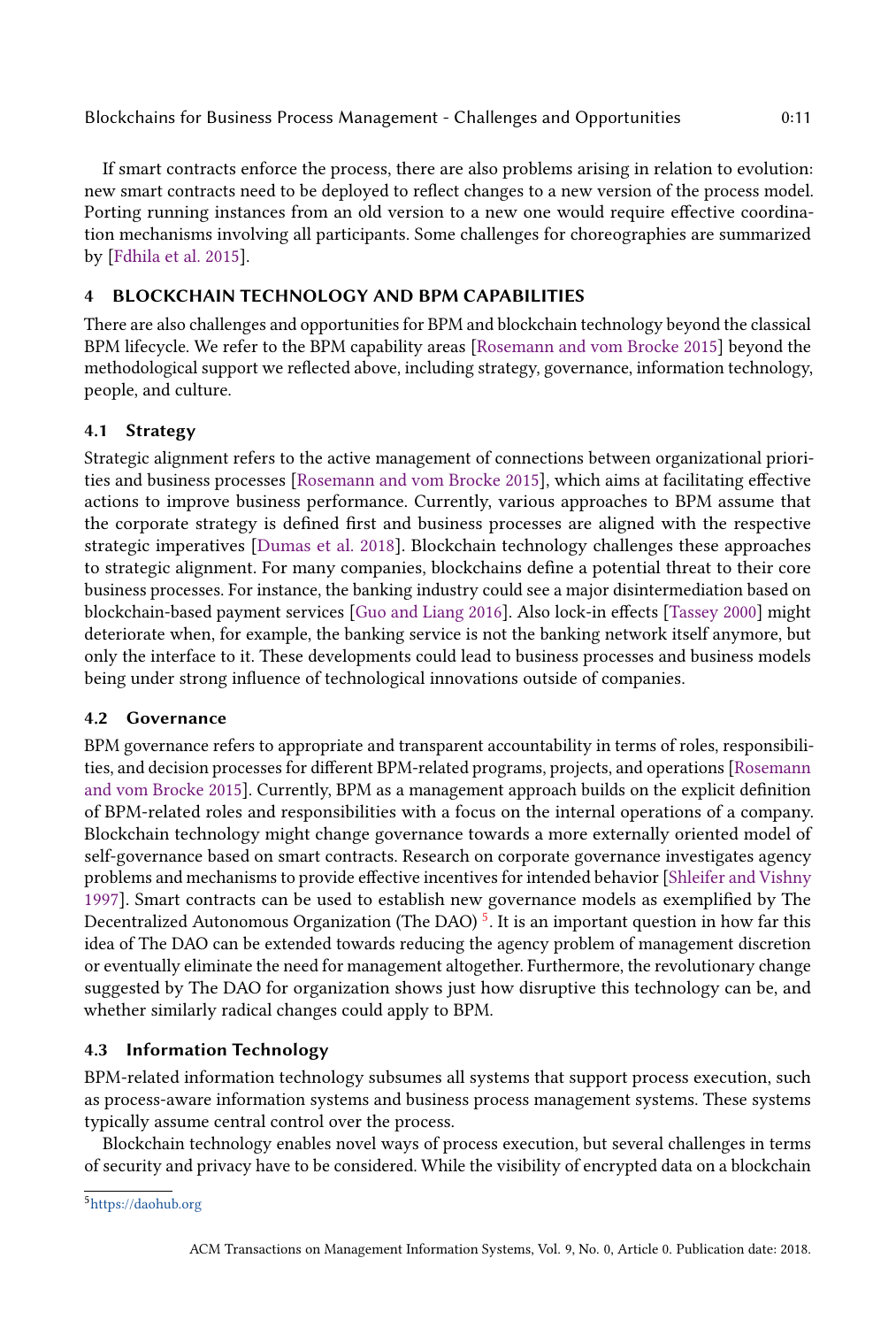is restricted, it is up to the participants in the process to ensure that these mechanisms are used according to their confidentiality requirements. Some of these requirements are currently being investigated in the financial industry $^6$  $^6$ . Further challenges can be expected with the introduction of the General Data Protection Regulation<sup>[7](#page-11-2)</sup>. It is also not clear, which new attack scenarios on blockchain networks might emerge [\[Hurlburt](#page-13-22) [2016\]](#page-13-22). Therefore, guidelines for using private, public, or consortium-based blockchains are required [\[Mougayar](#page-13-2) [2016\]](#page-13-2). It also has to be decided what types of smart contract and which cryptocurrency are allowed to be used in a corporate setting.

## 4.4 People

People in this context refers to all individuals, possibly in different roles, who engage with BPM [\[Rosemann and vom Brocke](#page-14-0) [2015\]](#page-14-0). Currently, these are people who work as process analyst, process manager, process owner or in other process-related roles. The roles of these individuals are shaped by skills in the area of management, business analysis and requirements engineering. In this capability area, the use of blockchain technology requires extensions of their skill sets. New required skills relate to partner and contract management, software enginering, and cryptography. Also, people have to be willing to design blockchain-based collaborations within the frame of existing regulations to enable adoption. This implies that research into blockchain-specific technology acceptance is needed, extending the established technology acceptance model [\[Venkatesh et al.](#page-14-25) [2003\]](#page-14-25).

## 4.5 Culture

Organizational culture is defined by the collective values of a group of people in an organization [\[Rosemann and vom Brocke](#page-14-0) [2015\]](#page-14-0). Currently, BPM is discussed in relation to organizational culture [\[vom Brocke and Sinnl](#page-14-26) [2011\]](#page-14-26) from a perspective that emphasizes an affinity with clan and hierarchy culture [\[Štemberger et al.](#page-14-27) [2017\]](#page-14-27). These cultural types are often found in the many companies that use BPM as an approach for documentation. Blockchains are likely to influence organizational culture towards a stronger emphasis on flexibility and an outward-looking perspective. In the competing values framework by [\[Cameron and Quinn](#page-13-23) [2005\]](#page-13-23), these aspects are associated with an adhocracy organizational culture. Furthermore, not only consequences of blockchain adoption have to be studied, but also antecedants. These include organizational factors that facilitate early and successful adoption.

# <span id="page-11-0"></span>5 SEVEN FUTURE RESEARCH DIRECTIONS

Blockchains will fundamentally shift how we deal with transactions in general, and therefore how organizations manage their business processes within their network. Our discussion of challenges in relation to the BPM lifecycle and beyond points to seven major future research directions. For some of them we expect viable insights to emerge sooner, for others later. The order loosely reflects how soon such insights might appear.

- (1) Developing a diverse set of execution and monitoring systems on blockchain. Research in this area will have to demonstrate the feasibility of using blockchains for process-aware information systems. Among others, design science and algorithm engineering will be required here. Insights from software engineering and distributed systems will be informative.
- (2) Devising new methods for analysis and engineering business processes based on blockchain technology. Research in this topic area will have to investigate how blockchain-based processes can be efficiently specified and deployed. Among others, formal research methods and

<span id="page-11-1"></span><sup>6</sup><https://gendal.me/2016/04/05/introducing-r3-corda-a-distributed-ledger-designed-for-financial-services/>

<span id="page-11-2"></span><sup>7</sup>[http://eur-lex.europa.eu/legal-content/EN/TXT/?uri=uriserv:OJ.L\\_{}.2016.119.01.0001.01.ENG](http://eur-lex.europa.eu/legal-content/EN/TXT/?uri=uriserv:OJ.L_{}.2016.119.01.0001.01.ENG)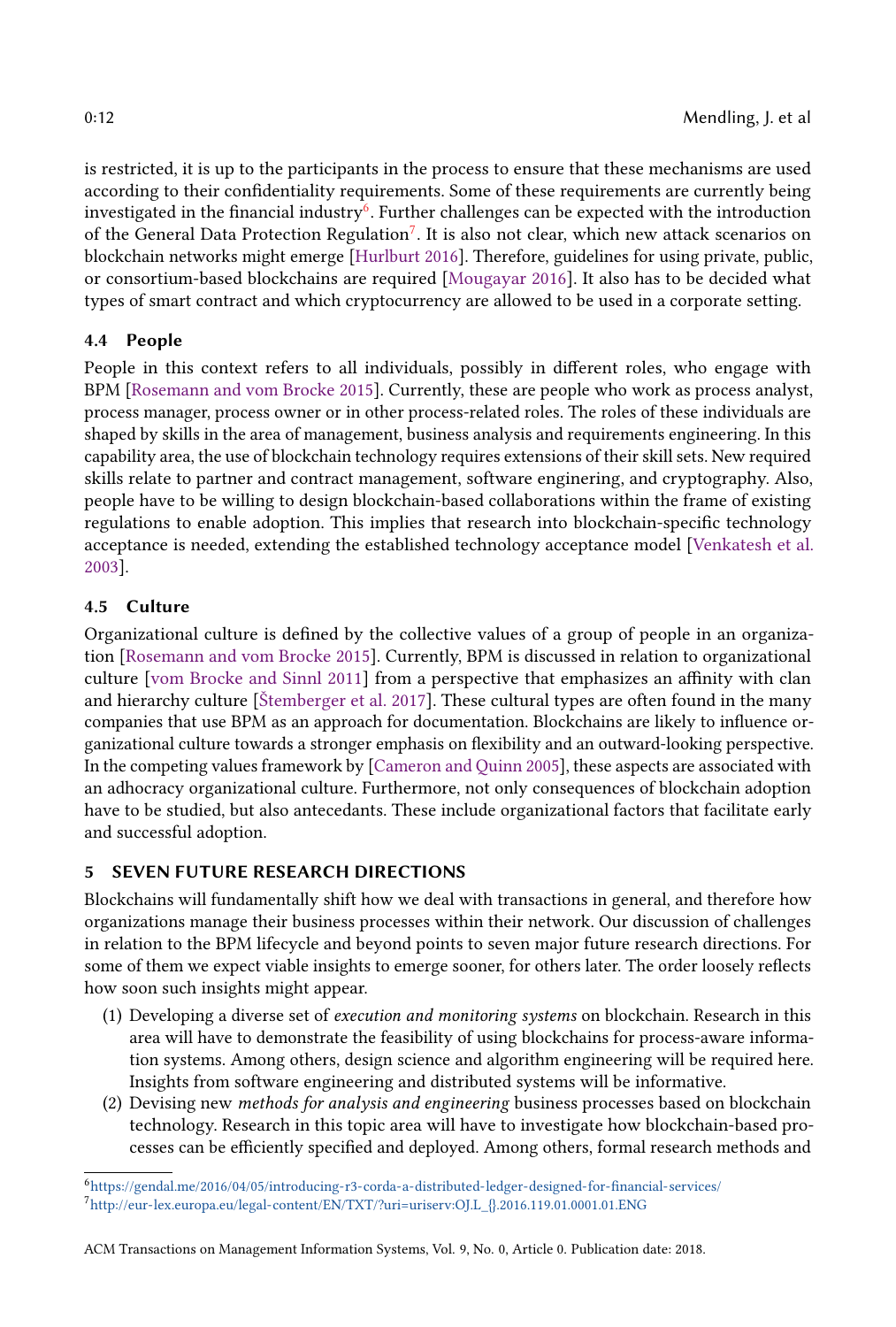design science will be required to study this topic. Insights from software engineering and database research will be informative here.

- (3) Redesigning processes to leverage the opportunities granted by blockchain. Research in this context will have to investigate how blockchain may allow re-imagining specific processes and the collaboration with external stakeholders. The whole area of choreographies may be re-vitalized by this technology. Among others, design science will be required here. Insights from operations management and organizational science will be informative.
- (4) Defining appropriate methods for evolution and adaptation. Research in this area will have to investigate the potential guarantees that can be made for certain types of evolution and adaptation. Among others, formal research methods will be required here. Insights from theoretical computer science and verification will be informative.
- (5) Developing techniques for identifying, discovering, and analyzing relevant processes for the adoption of blockchain technology. Research on this topic will have to investigate which characteristics of blockchain as a technology best meet requirements of specific processes. Among others, empirical research methods and design science will be required. Insights from management science and innovation research will be informative here.
- (6) Understanding the impact on strategy and governance of blockchains, in particular regarding new business and governance models enabled by revolutionary innovation based on blockchain. Research in this topic area will have to study which processes in an enterprise setting could be onoverganized differently using blockchain and which consequences this brings. Among others, empirical research methods will be required to investigate this topic. Insights from organizational science and business research will be informative.
- (7) Investigating the culture shift towards openness in the management and execution of business processes, and on hiring as well as upskilling people as needed. Research in this topic area will have to investigate how corporate culture changes with the introduction of blockchains, and in how far this differs from the adoption of other technologies. Among others, empirical methods will be required for research in this area. Insights from organizational science and business research will be informative.

The BPM and the Information Systems community have a unique opportunity to help shape this fundamental shift towards a distributed, trustworthy infrastructure to promote inter-organizational processes. With this paper we aim to provide clarity, focus, and impetus for the research challenges that are upon us.

#### REFERENCES

- <span id="page-12-3"></span>Alistair Barros, Marlon Dumas, and Arthur HM ter Hofstede. 2005. Service interaction patterns. In International Conference on Business Process Management. Springer, 302–318.
- <span id="page-12-0"></span>Iddo Bentov, Ariel Gabizon, and Alex Mizrahi. 2016. Cryptocurrencies Without Proof of Work. Springer Berlin Heidelberg, Berlin, Heidelberg, 142–157. [https://doi.org/10.1007/978-3-662-53357-4\\_10](https://doi.org/10.1007/978-3-662-53357-4_10)
- <span id="page-12-2"></span>Giancarlo Bigi, Andrea Bracciali, Giovanni Meacci, and Emilio Tuosto. 2015. Validation of Decentralised Smart Contracts Through Game Theory and Formal Methods. Springer International Publishing, 142–161.
- <span id="page-12-1"></span>J. Bonneau, A. Miller, J. Clark, A. Narayanan, J. A. Kroll, and E. W. Felten. 2015. SoK: Research Perspectives and Challenges for Bitcoin and Cryptocurrencies. In 2015 IEEE Symposium on Security and Privacy. 104–121. [https://doi.org/10.1109/SP.](https://doi.org/10.1109/SP.2015.14) [2015.14](https://doi.org/10.1109/SP.2015.14)
- <span id="page-12-4"></span>Ruth Breu, Schahram Dustdar, Johann Eder, Christian Huemer, Gerti Kappel, Julius Köpke, Philip Langer, Jürgen Mangler, Jan Mendling, Gustaf Neumann, Stefanie Rinderle-Ma, Stefan Schulte, Stefan Sobernig, and Barbara Weber. 2013. Towards Living Inter-Organizational Processes. In 15th IEEE Conference on Business Informatics. IEEE, 363–366. [https:](https://doi.org/dx.doi.org/10.1109/CBI.2013.59) [//doi.org/dx.doi.org/10.1109/CBI.2013.59](https://doi.org/dx.doi.org/10.1109/CBI.2013.59)
- <span id="page-12-5"></span>Diego Calvanese, Giuseppe De Giacomo, and Marco Montali. 2013. Foundations of data-aware process analysis: a database theory perspective. In Proceedings of the 32nd ACM SIGMOD-SIGACT-SIGART Symposium on Principles of Database Systems, PODS 2013, New York, NY, USA - June 22 - 27, 2013, Richard Hull and Wenfei Fan (Eds.). ACM, 1–12.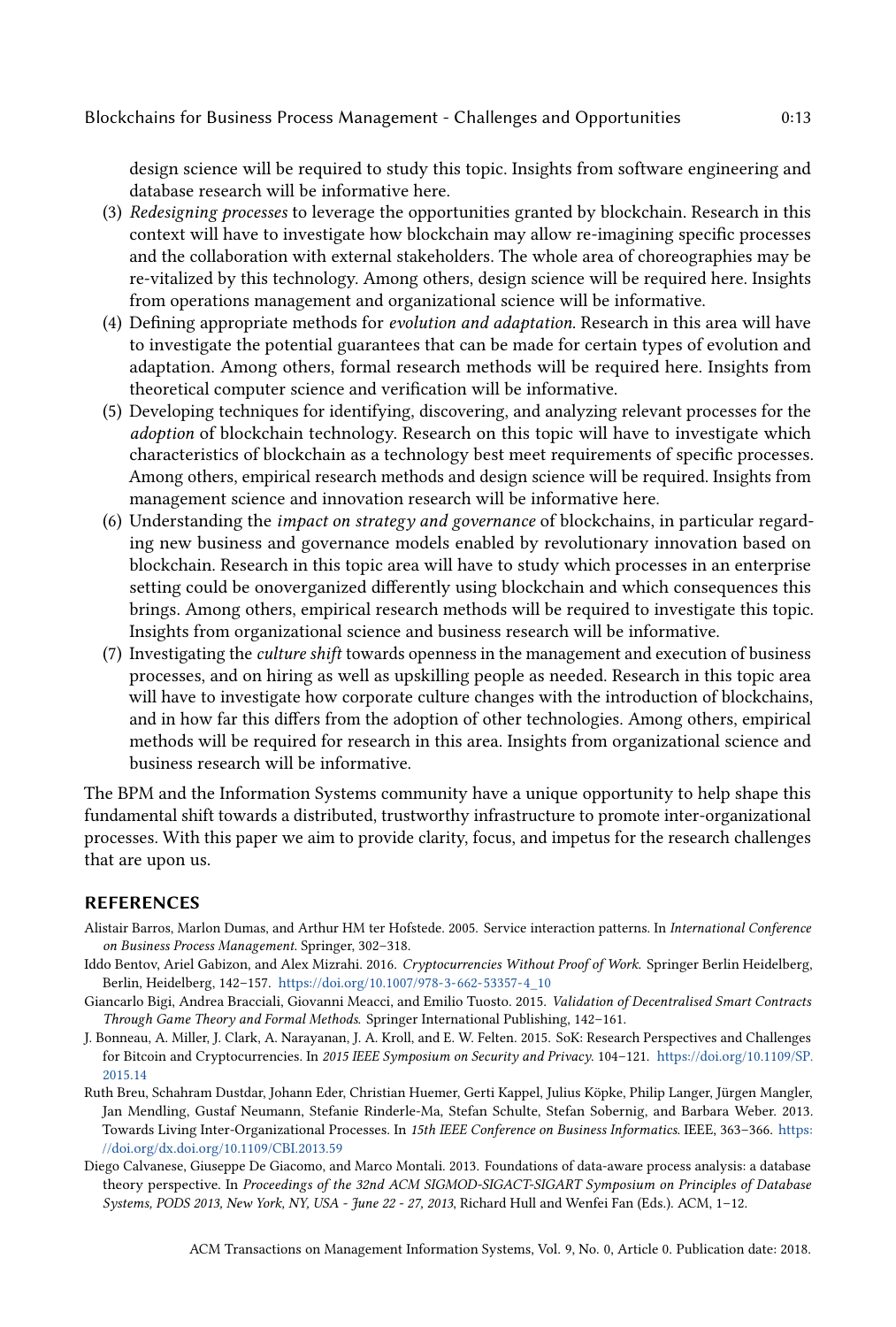- <span id="page-13-23"></span>Kim S Cameron and Robert E Quinn. 2005. Diagnosing and changing organizational culture: Based on the competing values framework. John Wiley & Sons.
- <span id="page-13-13"></span>Ugur Cayoglu, Remco M. Dijkman, Marlon Dumas, Peter Fettke, Luciano García-Bañuelos, Philip Hake, Christopher Klinkmüller, Henrik Leopold, André Ludwig, Peter Loos, Jan Mendling, Andreas Oberweis, Andreas Schoknecht, Eitam Sheetrit, Tom Thaler, Meike Ullrich, Ingo Weber, and Matthias Weidlich. 2014. Report: The Process Model Matching Contest 2013. In Business Process Management Workshops - BPM 2013 International Workshops, Beijing, China, August 26, 2013, Revised Papers (Lecture Notes in Business Information Processing), Niels Lohmann, Minseok Song, and Petia Wohed (Eds.), Vol. 171. Springer, 442–463.
- <span id="page-13-17"></span>Amit K. Chopra, Fabiano Dalpiaz, F. Başak Aydemir, Paolo Giorgini, John Mylopoulos, and Munindar P. Singh. 2014. Protos: Foundations for Engineering Innovative Sociotechnical Systems. In Proceedings of the 18th IEEE International Requirements Engineering Conference (RE). IEEE Computer Society, Karlskrona, Sweden, 53–62.
- <span id="page-13-11"></span>David Cohn and Richard Hull. 2009. Business Artifacts: A Data-centric Approach to Modeling Business Operations and Processes. IEEE Data Eng. Bull. 32, 3 (2009), 3–9. <http://sites.computer.org/debull/A09sept/david.pdf>

<span id="page-13-8"></span>Christian Decker and Roger Wattenhofer. 2013. Information propagation in the Bitcoin network.. In P2P. IEEE, 1–10.

- <span id="page-13-16"></span>Gero Decker and Mathias Weske. 2011. Interaction-centric modeling of process choreographies. Inf. Syst. 36, 2 (2011), 292–312.
- <span id="page-13-4"></span>Gurpreet Dhillon and James Backhouse. 2000. Technical opinion: Information system security management in the new millennium. Commun. ACM 43, 7 (2000), 125–128.
- <span id="page-13-0"></span>Marlon Dumas, Marcello La Rosa, Jan Mendling, and Hajo A. Reijers. 2018. Fundamentals of Business Process Management. Second Edition. Springer.
- <span id="page-13-14"></span>Jérôme Euzenat and Pavel Shvaiko. 2013. Ontology Matching, Second Edition. Springer.
- <span id="page-13-6"></span>Ittay Eyal and Emin Gün Sirer. 2014. Majority Is Not Enough: Bitcoin Mining Is Vulnerable. Springer Berlin Heidelberg, Berlin, Heidelberg, 436–454. [https://doi.org/10.1007/978-3-662-45472-5\\_28](https://doi.org/10.1007/978-3-662-45472-5_28)
- <span id="page-13-20"></span>Walid Fdhila, Conrad Indiono, Stefanie Rinderle-Ma, and Manfred Reichert. 2015. Dealing with change in process choreographies: Design and implementation of propagation algorithms. Inf. Syst. 49 (2015), 1–24. [https://doi.org/10.1016/j.is.](https://doi.org/10.1016/j.is.2014.10.004) [2014.10.004](https://doi.org/10.1016/j.is.2014.10.004)
- <span id="page-13-9"></span>Christopher K Frantz and Mariusz Nowostawski. 2016. From Institutions to Code: Towards Automated Generation of Smart Contracts. In Workshop on Engineering Collective Adaptive Systems (eCAS), co-located with SASO, Augsburg.
- <span id="page-13-15"></span>Avigdor Gal. 2011. Uncertain schema matching. Morgan & Claypool Publishers.
- <span id="page-13-3"></span>Luciano García-Bañuelos, Alexander Ponomarev, Marlon Dumas, and Ingo Weber. 2017. Optimized Execution of Business Processes on Blockchain. In BPM'17: International Conference on Business Process Management. Barcelona, Spain.
- <span id="page-13-7"></span>Arthur Gervais, Ghassan O. Karame, Karl Wüst, Vasileios Glykantzis, Hubert Ritzdorf, and Srdjan Capkun. 2016. On the Security and Performance of Proof of Work Blockchains. In Proceedings of the 2016 ACM SIGSAC Conference on Computer and Communications Security (CCS '16). ACM, New York, NY, USA, 3–16. <https://doi.org/10.1145/2976749.2978341>
- <span id="page-13-21"></span>Ye Guo and Chen Liang. 2016. Blockchain application and outlook in the banking industry. Financial Innovation 2, 1 (2016),  $24.$
- <span id="page-13-10"></span>Richard Hull, Vishal S. Batra, Yi-Min Chen, Alin Deutsch, Fenno F. Terry Heath III, and Victor Vianu. 2016. Towards a Shared Ledger Business Collaboration Language Based on Data-Aware Processes. In Service-Oriented Computing - 14th International Conference, ICSOC 2016, Banff, AB, Canada, October 10-13, 2016, Proceedings (Lecture Notes in Computer Science), Quan Z. Sheng, Eleni Stroulia, Samir Tata, and Sami Bhiri (Eds.), Vol. 9936. Springer, 18–36.
- <span id="page-13-22"></span><span id="page-13-5"></span>George Hurlburt. 2016. Might the Blockchain Outlive Bitcoin? IT Professional 18, 2 (2016), 12–16.
- A. Kosba, A. Miller, E. Shi, Z. Wen, and C. Papamanthou. 2016. Hawk: The Blockchain Model of Cryptography and Privacy-Preserving Smart Contracts. In 2016 IEEE Symposium on Security and Privacy (SP). 839–858. [https://doi.org/10.](https://doi.org/10.1109/SP.2016.55) [1109/SP.2016.55](https://doi.org/10.1109/SP.2016.55)
- <span id="page-13-19"></span>Orlenys López-Pintado, Luciano García-Bañuelos, Marlon Dumas, and Ingo Weber. 2017. Caterpillar: A Blockchain-Based Business Process Management System. In Proceedings of the BPM Demo Track and BPM Dissertation Award co-located with 15th International Conference on Business Process Modeling (BPM 2017), Barcelona, Spain, September 13, 2017. (CEUR Workshop Proceedings), Robert Clarisó, Henrik Leopold, Jan Mendling, Wil M. P. van der Aalst, Akhil Kumar, Brian T. Pentland, and Mathias Weske (Eds.), Vol. 1920. CEUR-WS.org. <http://ceur-ws.org/Vol-1920>
- <span id="page-13-12"></span>Mike Marin, Richard Hull, and Roman Vaculín. 2012. Data Centric BPM and the Emerging Case Management Standard: A Short Survey. In Business Process Management Workshops, Tallinn, Estonia, September 3, 2012. Revised Papers. Springer, 24–30.
- <span id="page-13-18"></span>Jan Mendling and Michael Hafner. 2008. From WS-CDL choreography to BPEL process orchestration. J. Enterprise Information Management 21, 5 (2008), 525–542.
- <span id="page-13-2"></span><span id="page-13-1"></span>W Mougayar. 2016. The Business Blockchain: Promise, Practice, and Application of the Next Internet Technology. Wiley. Satoshi Nakamoto. 2008. Bitcoin: A peer-to-peer electronic cash system. (2008).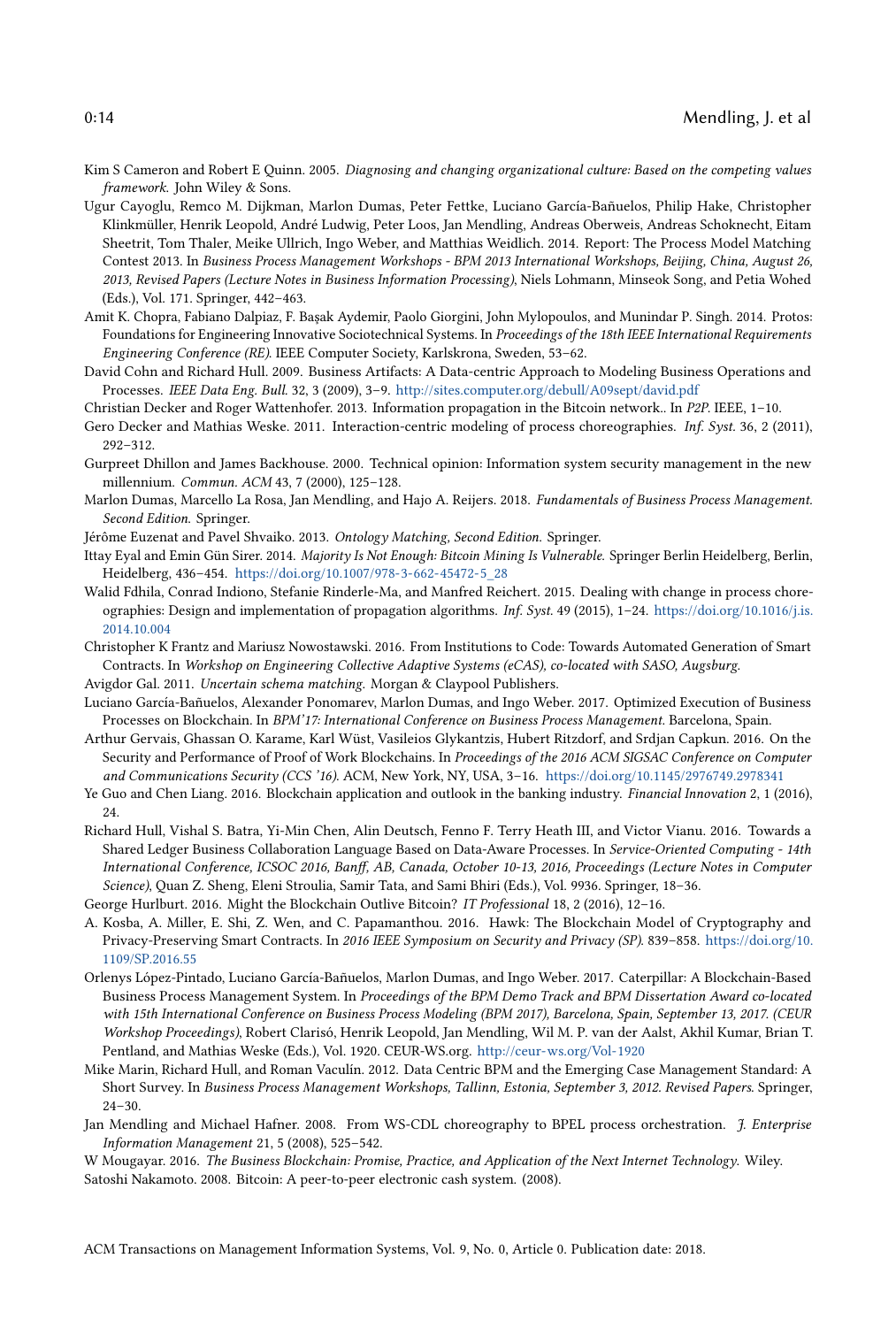#### Blockchains for Business Process Management - Challenges and Opportunities 0:15

<span id="page-14-8"></span>Christopher Natoli and Vincent Gramoli. 2017. The Balance Attack or Why Forkable Blockchains Are Ill-Suited for Consortium. In The 47th IEEE/IFIP International Conference on Dependable Systems and Networks (DSN'17). IEEE.

- <span id="page-14-11"></span>Alex Norta. 2015. Creation of Smart-Contracting Collaborations for Decentralized Autonomous Organizations. In BIR'15: International Conference on Perspectives in Business Informatics Research. 3–17.
- <span id="page-14-12"></span>Alex Norta. 2016. Designing a Smart-Contract Application Layer for Transacting Decentralized Autonomous Organizations. In ICACDS'16: International Conference on Advances in Computing and Data Sciences.
- <span id="page-14-21"></span>Christoph Prybila, Stefan Schulte, Christoph Hochreiner, and Ingo Weber. 2017. Runtime Verification for Business Processes Utilizing the Bitcoin Blockchain. arXiv report 1706.04404. arXiv. <https://arxiv.org/abs/1706.04404>

<span id="page-14-15"></span>Jan Ramberg. 2011. ICC Guide to Incoterms 2010. ICC.

- <span id="page-14-22"></span>Manfred Reichert and Barbara Weber. 2012. Enabling Flexibility in Process-Aware Information Systems - Challenges, Methods, Technologies. Springer. <https://doi.org/10.1007/978-3-642-30409-5>
- <span id="page-14-0"></span>Michael Rosemann and Jan vom Brocke. 2015. The six core elements of business process management. In Handbook on Business Process Management 1. Springer, 105–122.
- <span id="page-14-24"></span>Andrei Shleifer and Robert W Vishny. 1997. A survey of corporate governance. The journal of finance 52, 2 (1997), 737–783.
- <span id="page-14-10"></span>M. Staples, S. Chen, S. Falamaki, A. Ponomarev, P. Rimba, A. B. Tran, I. Weber, X. Xu, and L. Zhu. 2017. Risks and opportunities for systems using blockchain and smart contracts. Technical Report. Data61 (CSIRO), Sydney.
- <span id="page-14-27"></span>Mojca Indihar Štemberger, Brina Buh, Ljubica Milanovic Glavan, and Jan Mendling. 2017. Propositions on the Interaction of Organizational Culture with other Factors in the context of BPM Adoption. Business Process Management Journal 23 (2017).
- <span id="page-14-20"></span>Sattanathan Subramanian, Philippe Thiran, Nanjangud Narendra, Ghita Mostéfaoui, and Zakaria Maamar. 2008. On the Enhancement of BPEL Engines for Self-Healing Composite Web Services. In Proc. SAINT Symposium. 33–39.
- <span id="page-14-4"></span>Melanie Swan. 2015. Blockchain: Blueprint for a new economy. O'Reilly Media, Inc.
- <span id="page-14-1"></span>Nick Szabo. 1997. Formalizing and securing relationships on public networks. First Monday 2, 9 (1997).
- <span id="page-14-23"></span>Gregory Tassey. 2000. Standardization in technology-based markets. Research policy 29, 4 (2000), 587–602.
- <span id="page-14-16"></span>Pankaj R. Telang and Munindar P. Singh. 2012. Comma: A Commitment-Based Business Modeling Methodology and its Empirical Evaluation. IFAAMAS, Valencia, Spain, 1073–1080.
- <span id="page-14-5"></span>An Binh Tran, Xiwei Xu, Ingo Weber, Mark Staples, and Paul Rimba. 2017. Regerator: a Registry Generator for Blockchain. In CAiSE'17: International Conference on Advanced Information Systems Engineering, Forum Track (demo).
- <span id="page-14-13"></span>Wil M. P. van der Aalst. 2016. Process Mining - Data Science in Action, Second Edition. Springer.
- <span id="page-14-19"></span>Wil M. P. van der Aalst, Marlon Dumas, Chun Ouyang, Anne Rozinat, and Eric Verbeek. 2008. Conformance checking of service behavior. ACM Trans. Internet Techn. 8, 3 (2008).
- <span id="page-14-17"></span>Wil M. P. van der Aalst and Mathias Weske. 2001. The P2P Approach to Interorganizational Workflows. In Proc. CAiSE. 140–156.
- <span id="page-14-14"></span>Rob J. B. Vanwersch, Khurram Shahzad, Irene T. P. Vanderfeesten, Kris Vanhaecht, Paul W. P. J. Grefen, Liliane Pintelon, Jan Mendling, Godefridus G. van Merode, and Hajo A. Reijers. 2016. A Critical Evaluation and Framework of Business Process Improvement Methods. Business & Information Systems Engineering 58, 1 (2016), 43–53. [https://doi.org/10.1007/](https://doi.org/10.1007/s12599-015-0417-x) [s12599-015-0417-x](https://doi.org/10.1007/s12599-015-0417-x)
- <span id="page-14-25"></span>Viswanath Venkatesh, Michael G Morris, Gordon B Davis, and Fred D Davis. 2003. User acceptance of information technology: Toward a unified view. MIS quarterly (2003), 425–478.
- <span id="page-14-26"></span>Jan vom Brocke and Theresa Sinnl. 2011. Culture in business process management: a literature review. Business Process Management Journal 17, 2 (2011), 357–378.
- <span id="page-14-2"></span>M Walport. 2016. Distributed Ledger Technology: Beyond Blockchain. UK Government Office for Science, Tech. Rep 19, 2016 (2016).
- <span id="page-14-7"></span>Ingo Weber, Vincent Gramoli, Mark Staples, Alex Ponomarev, Ralph Holz, An Binh Tran, and Paul Rimba. 2017. On Availability for Blockchain-Based Systems. In SRDS'17: IEEE International Symposium on Reliable Distributed Systems.
- <span id="page-14-18"></span>Ingo Weber, Jochen Haller, and Jutta Mülle. 2008. Automated Derivation of Executable Business Processes from Choreograpies in Virtual Organizations. International Journal of Business Process Integration and Management (IJBPIM) 3, 2 (2008), 85–95.
- <span id="page-14-6"></span>Ingo Weber, Xiwei Xu, Regis Riveret, Guido Governatori, Alexander Ponomarev, and Jan Mendling. 2016. Untrusted Business Process Monitoring and Execution Using Blockchain. In Business Process Management - 14th International Conference, BPM 2016, Rio de Janeiro, Brazil, September 18-22, 2016. Proceedings (Lecture Notes in Computer Science), Vol. 9850. Springer, 329–347.
- <span id="page-14-3"></span>J Yli-Huumo, D Ko, S Choi, S Park, and K Smolander. 2016. Where Is Current Research on Blockchain Technology? – A Systematic Review. PLoSONE 11, 10 (2016), e0163477.

<span id="page-14-9"></span>Michael Nofer, Peter Gomber, Oliver Hinz, and Dirk Schiereck. 2017. Blockchain. Business & Information Systems Engineering 59, 3 (2017), 183–187. <https://doi.org/10.1007/s12599-017-0467-3>